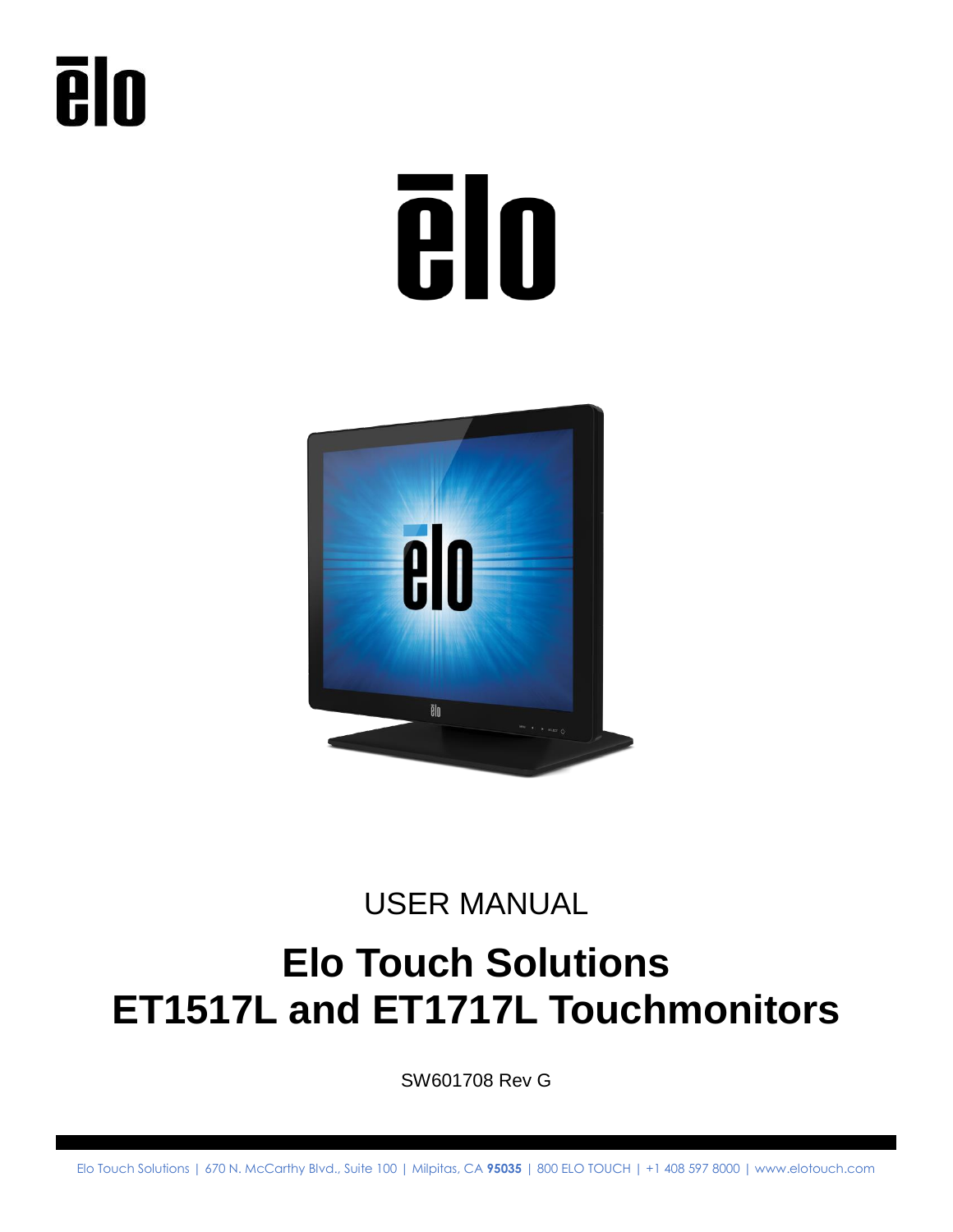#### **Copyright © 2018 Elo Touch Solutions, Inc. All Rights Reserved.**

No part of this publication may be reproduced, transmitted, transcribed, stored in a retrieval system, or translated into any language or computer language, in any form or by any means, including, but not limited to, electronic, magnetic, optical, chemical, manual, or otherwise without prior written permission of Elo Touch Solutions, Inc.

#### **Disclaimer**

The information in this document is subject to change without notice. Elo Touch Solutions, Inc. and its Affiliates (collectively "Elo") makes no representations or warranties with respect to the contents herein, and specifically disclaims any implied warranties of merchantability or fitness for a particular purpose. Elo reserves the right to revise this publication and to make changes from time to time in the content hereof without obligation of Elo to notify any person of such revisions or changes.

#### Trademark Acknowledgments

AccuTouch, CarrollTouch, Elo, Elo (logo), Elo Touch, Elo Touch Solutions, Elo TouchSystems, IntelliTouch, iTouch, SecureTouch, TouchTools and VuPoint are trademarks of Elo and its Affiliates. Windows is a trademark of Microsoft Corporation.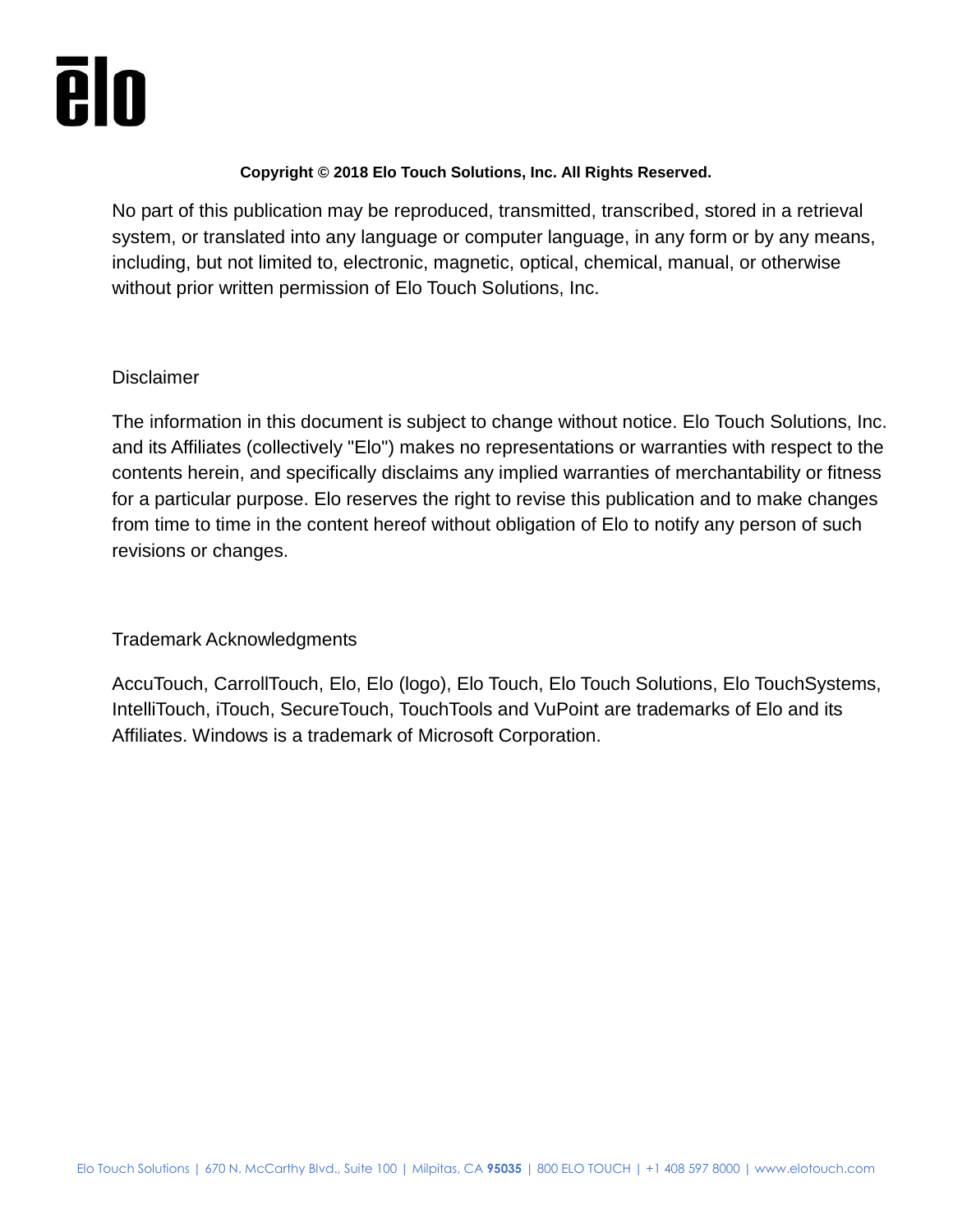### Table of Contents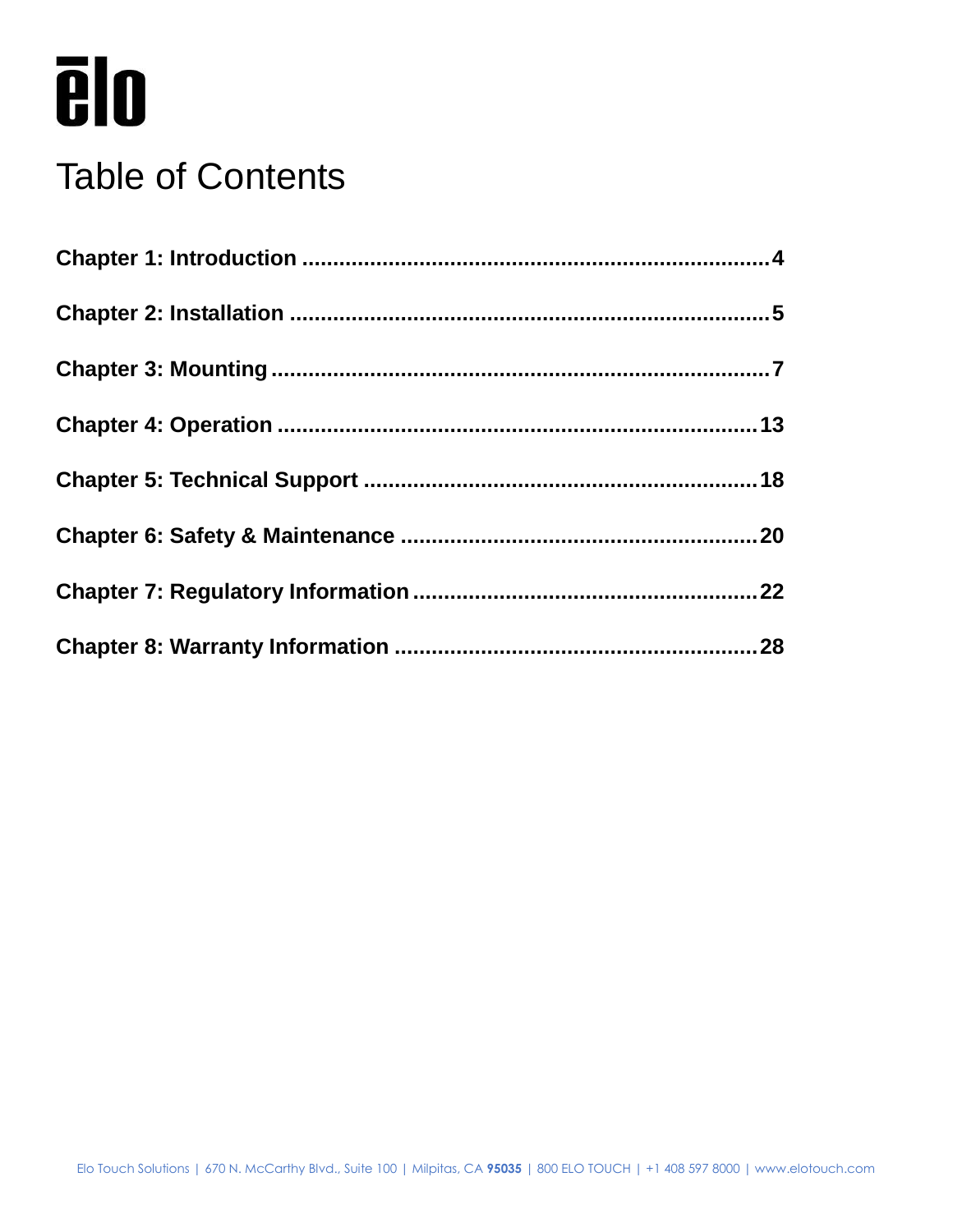## **ēlo** Chapter 1: Introduction

#### <span id="page-3-0"></span>**Product Description**

Your new touchmonitor combines the reliable performance of Elo Touch Solutions touch products with the latest developments in touch technology and display design. This combination of features creates a natural flow of information between the user and the touchmonitor.

This touchmonitor incorporates a 16.2M color, active matrix thin-film-transistor LCD panel to provide high quality display performance. Its LED backlight significantly reduces power consumption and eliminates mercury (compared to CCFL-backlit panels). Other features that enhance this LCD monitor's performance are Plug & Play compatibility, on-screen display (OSD) controls, and an optional magnetic stripe reader (MSR).

#### **Precautions**

Follow all warnings, precautions and maintenance as recommended in this user manual to maximize the life of your unit, to ensure user safety, and to prevent risks. See the Safety & Maintenance chapter for more information.

This manual contains information that is important for the proper setup and maintenance of the unit. Before setting up and powering on your new touchmonitor, read through this manual, especially the Installation, Mounting, and Operation chapters.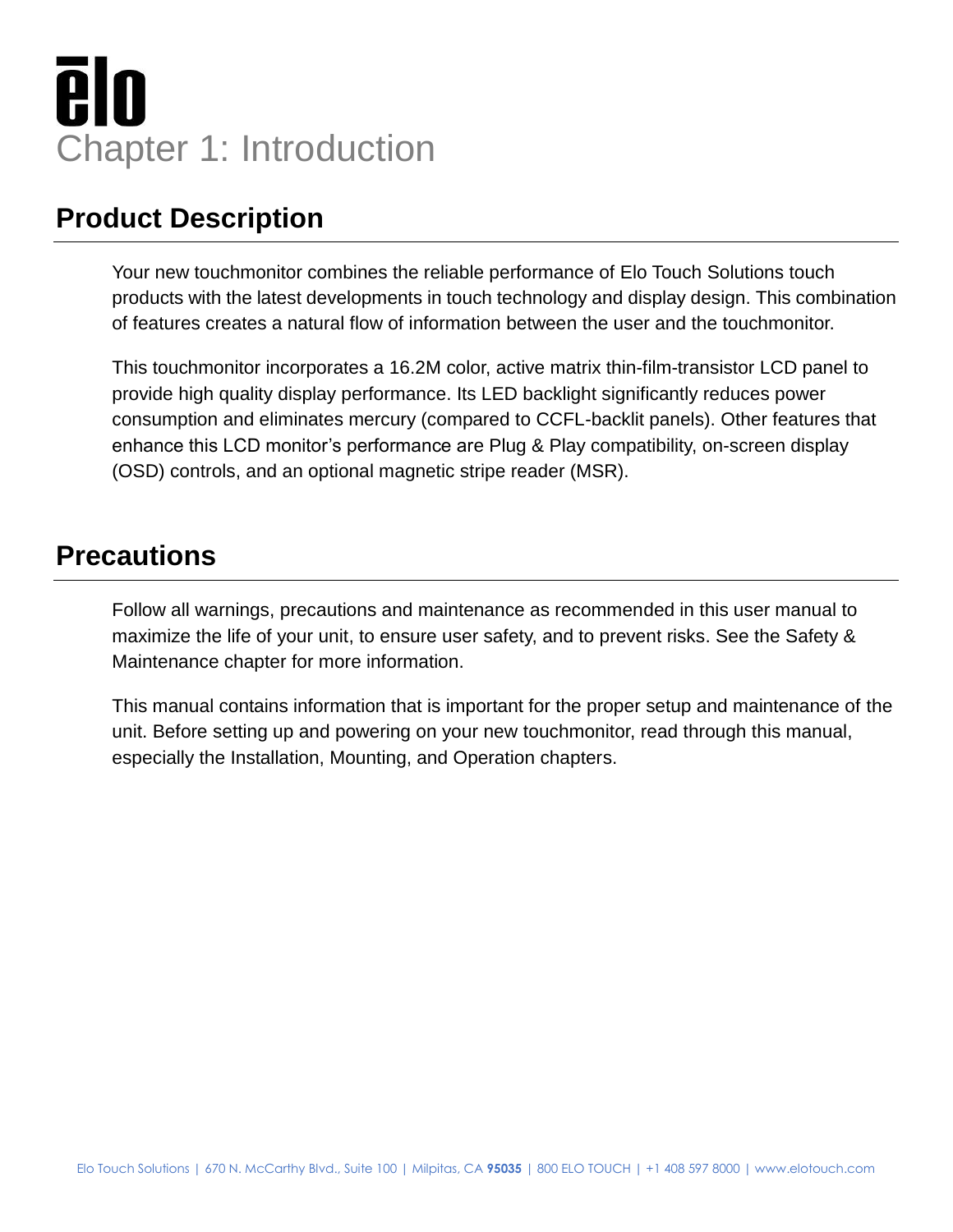

### <span id="page-4-0"></span>Chapter 2: Installation

#### **Unpacking the Touchmonitor**

Open the carton and verify that the following items are present:

- Touchmonitor with protective sheet over touchscreen
- User Manuals CD
- Japanese language regulatory information pamphlet
- Quick Install Guide
- VGA cable
- USB cable
- North American power cable
- European power cable
- Filler plate (White or Black, depends on the monitor color)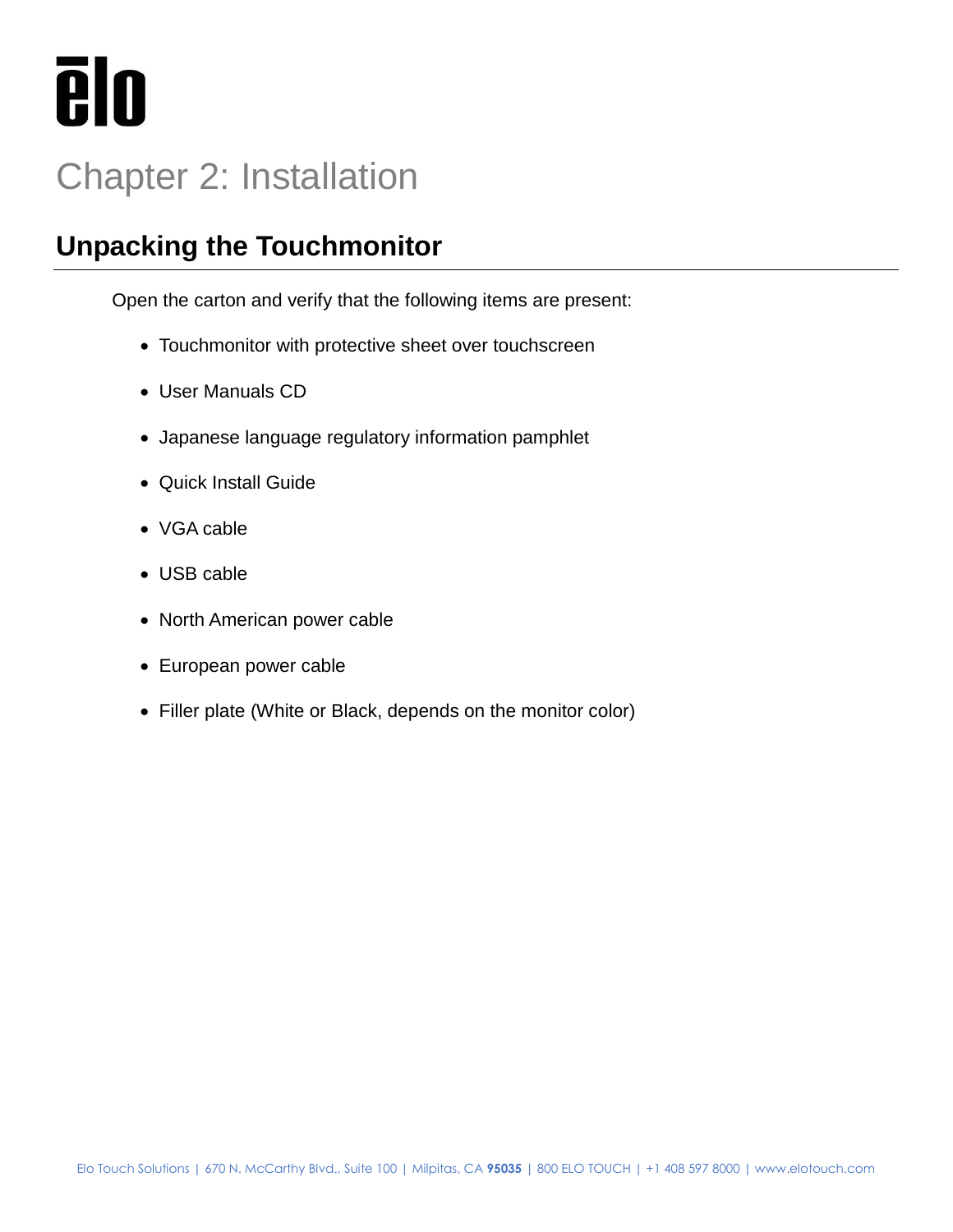

#### **Connector Panel & Interfaces**



#### **Touchmonitor Connections**

1. Connect the VGA video cables between the monitor's VGA input connectors and your VGA video source, respectively. Tighten the video cable's screws for best performance.

2. Connect the USB/serial touch cable between the monitor's USB/serial connector and your PC's USB/serial port.

3. Select the correct power cable for your region. Connect the power cable between the AC power source and the monitor's AC input power jack.

4. Alternatively, if you have purchased an optional power adapter and elected to use it, connect the cable between the AC power source and the optional power adapter's input connector. Connect the power adapter's DC output connector to the monitor's DC input power jack.

5. The touchmonitor ships in an OFF state. Press the power button to turn it on.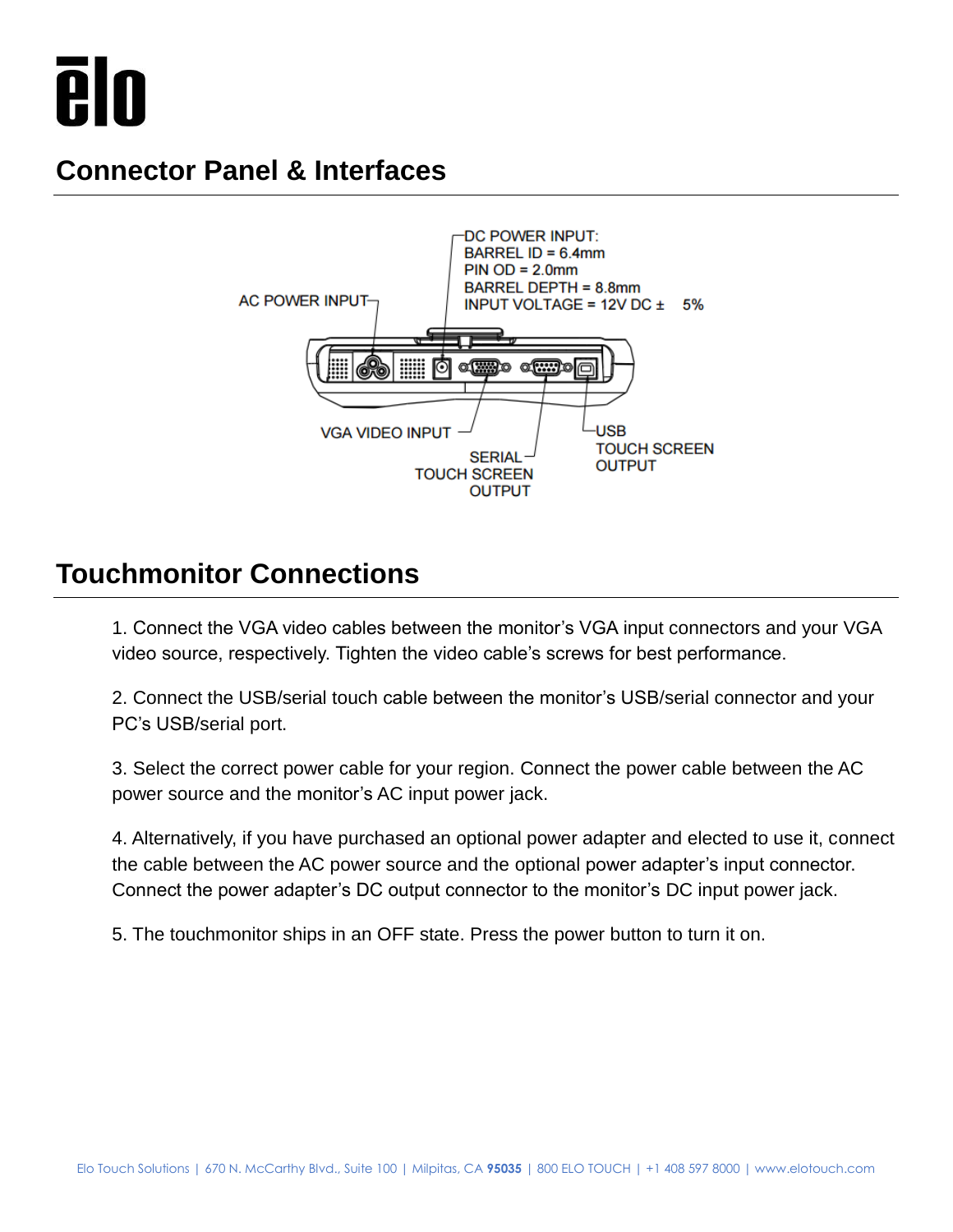

#### **Installing the Touch Technology Software Drivers**

Some software installation is required for your touchmonitor to work with your computer. No additional drivers are required for your projected-capacitive touchmonitor, it uses Windows HID drivers.

<span id="page-6-0"></span>To download latest touch drivers

- 1.Visit [www.elotouch.com/Support/Downloads/Driver/DriverDownload/Default.aspx](http://www.elotouch.com/Support/Downloads/Driver/DriverDownload/Default.aspx)
- 2.Select the operating system from "Operating System" dropdown menu.
- 3.Select the technology from "Technologies" dropdown menu.
- 4.Click on the driver version required for your touchmonitor.
- 5.Click "Accept" once you are directed to the "Driver License Agreement" page.
- 6.Enter you email address, Click on "Next Step". Your driver download will start automatically.
- 7.If you are a new user, fill in the required information and Click on "Register". Your driver download will start automatically.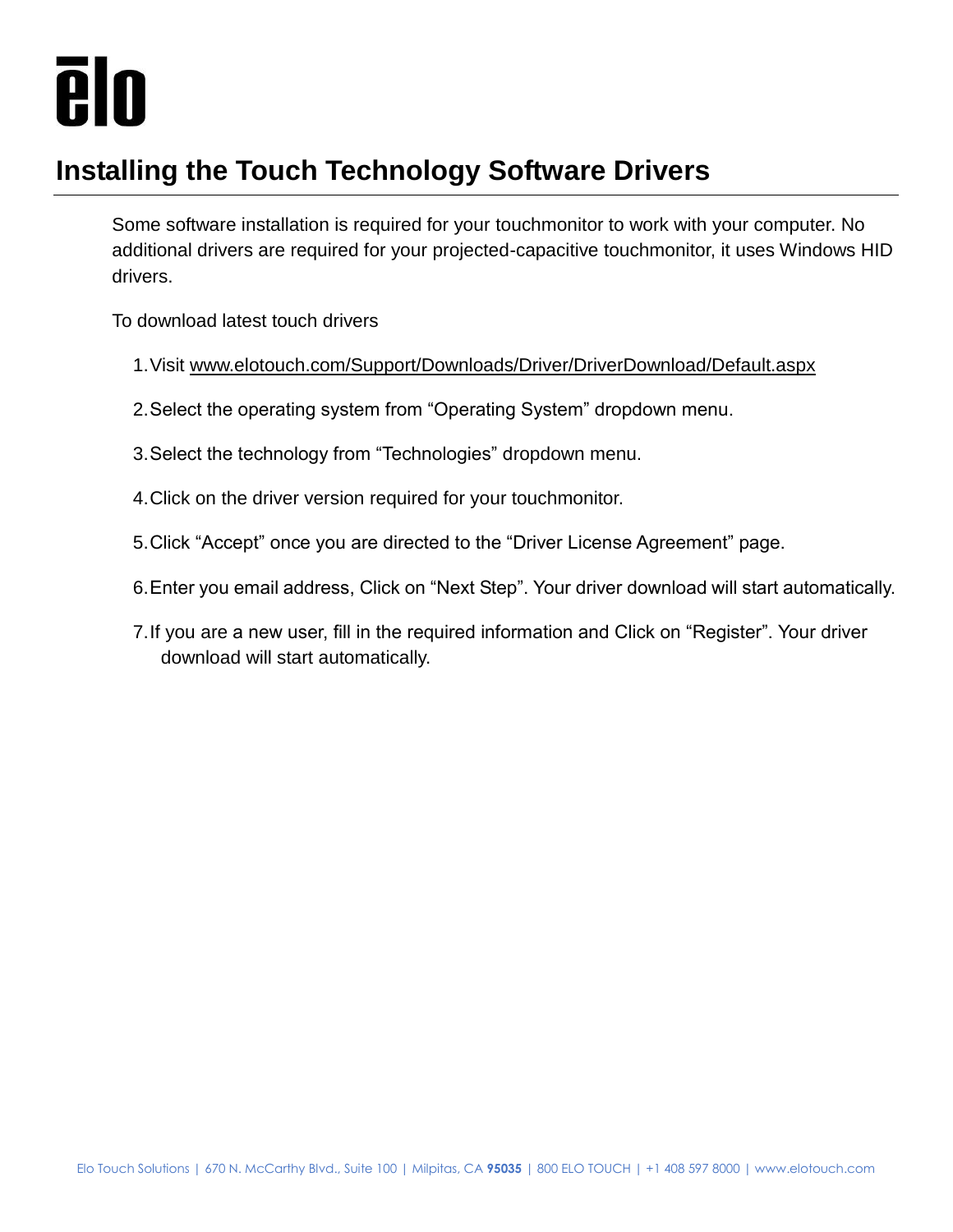

#### **Rear VESA Mount**

For the 15 inch touchmonitor, a four-hole 75x75mm mounting pattern for M4 screws is provided on the rear of the monitor. Remove the stand using a Phillips screwdriver to access this mounting interface. The VESA FDMI-compliant counting is coded: VESA MIS-B, 75, C.



For the 17 inch touchmonitor, a four-hole 75x75mm mounting pattern for M4 screws is provided on the rear of the monitor. Remove the stand using a Phillips screwdriver to access this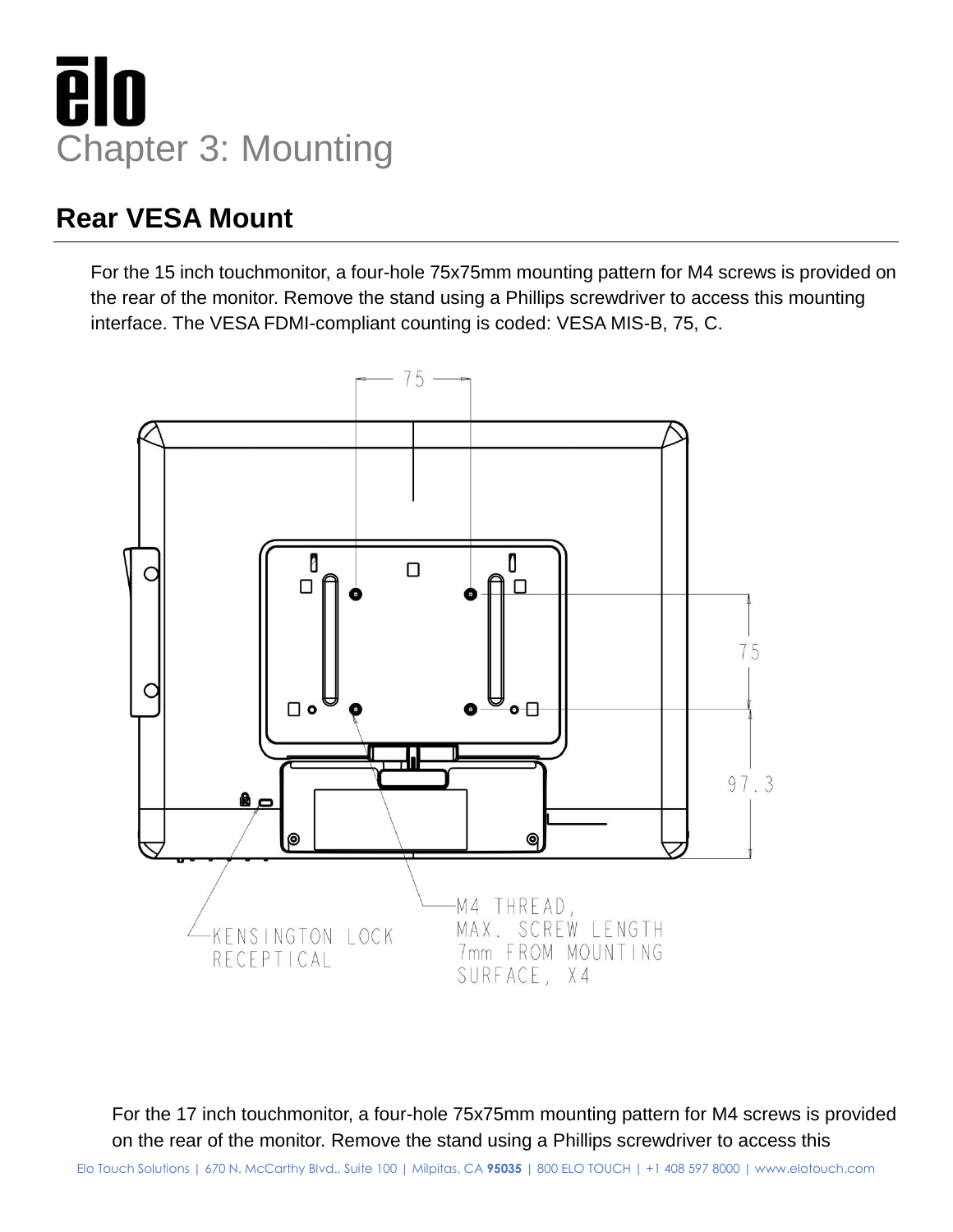mounting interface. The VESA FDMI-compliant counting is coded: VESA MIS-B, 75, C.

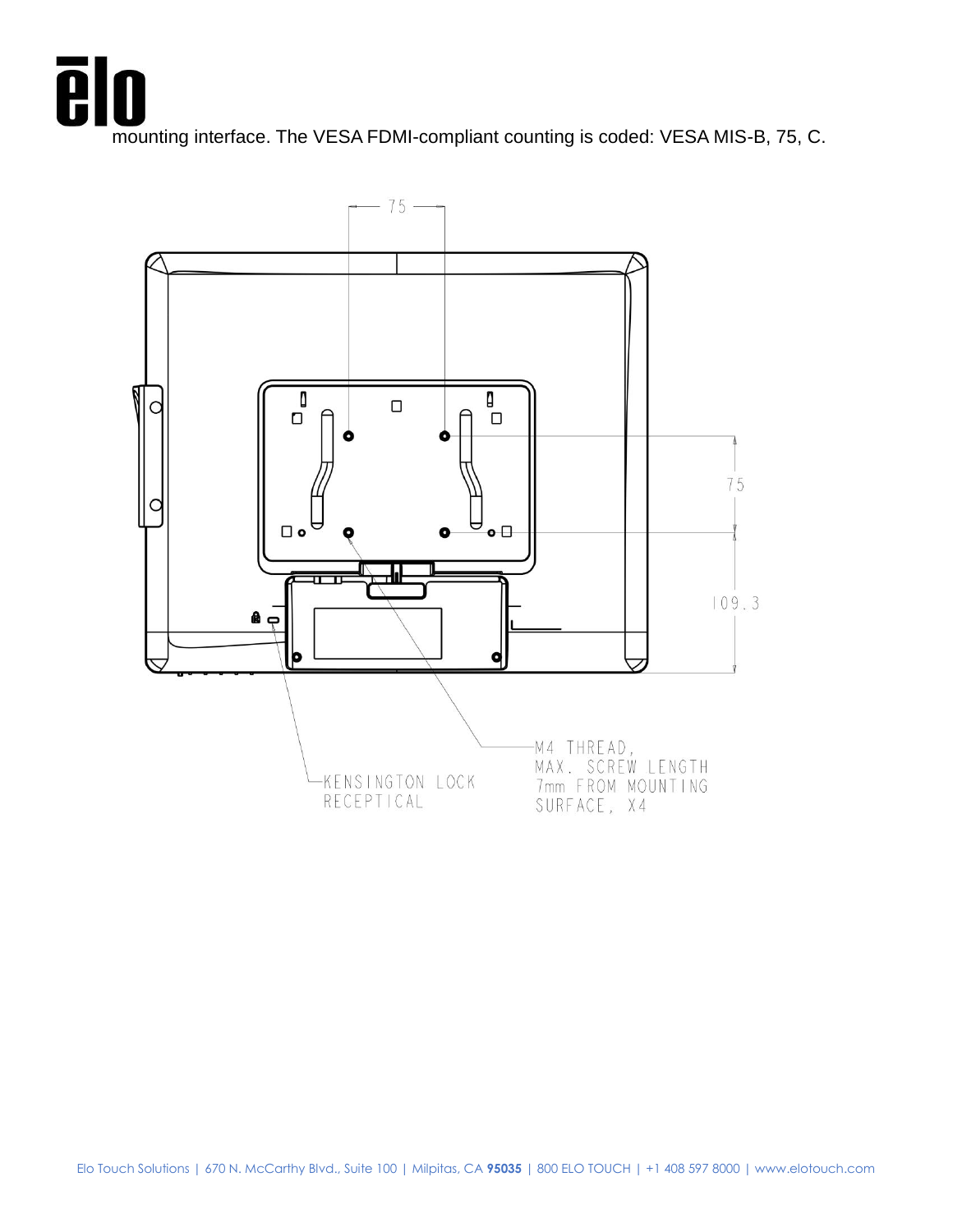#### **Base Mount**

For the 15 inch touchmonitor, a threaded three-hole mounting pattern for M4 screws is provided on the bottom of stand base for mounting or securing. An additional two-hole pattern is available under small caps on the top of the base. See page 15 for instructions on how to access holes.



<sup>1517</sup> STAND BOTTOM VIEW

For the 17 inch touchmonitor, a threaded three-hole mounting pattern for M4 screws is provided on the bottom of stand base for mounting or securing. An additional two-hole pattern is available under small caps on the top of the base. See page 15 for instructions on how to access holes.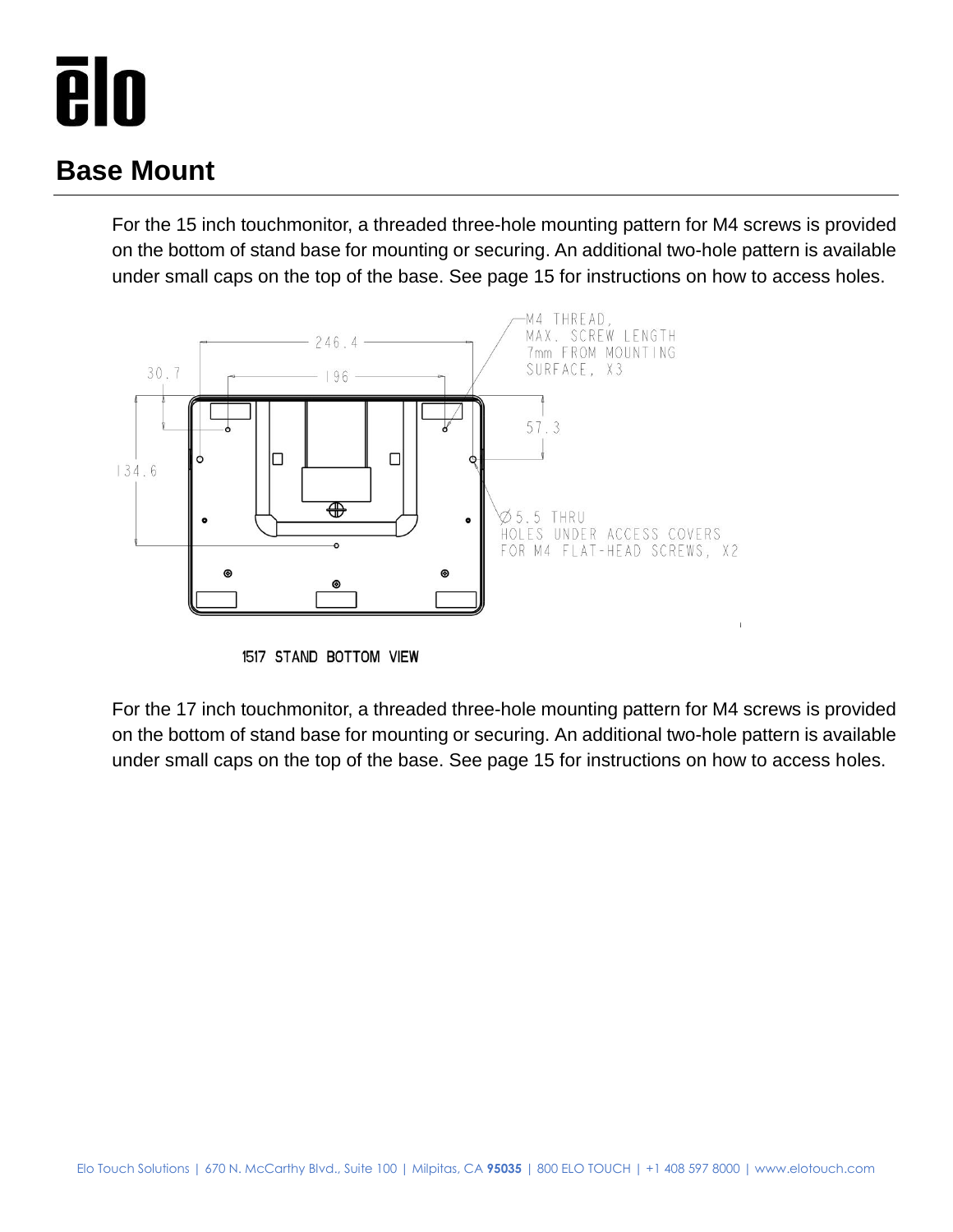

1717 STAND BOTTOM VIEW

Both the 15" and 17" touchmonitors have covered mounting holes for securing the stand to a flat surface using M4 flathead screws. To utilize these mounting holes, unsnap the access covers from the outside, install the screws into the holes and then snap the cover back into place.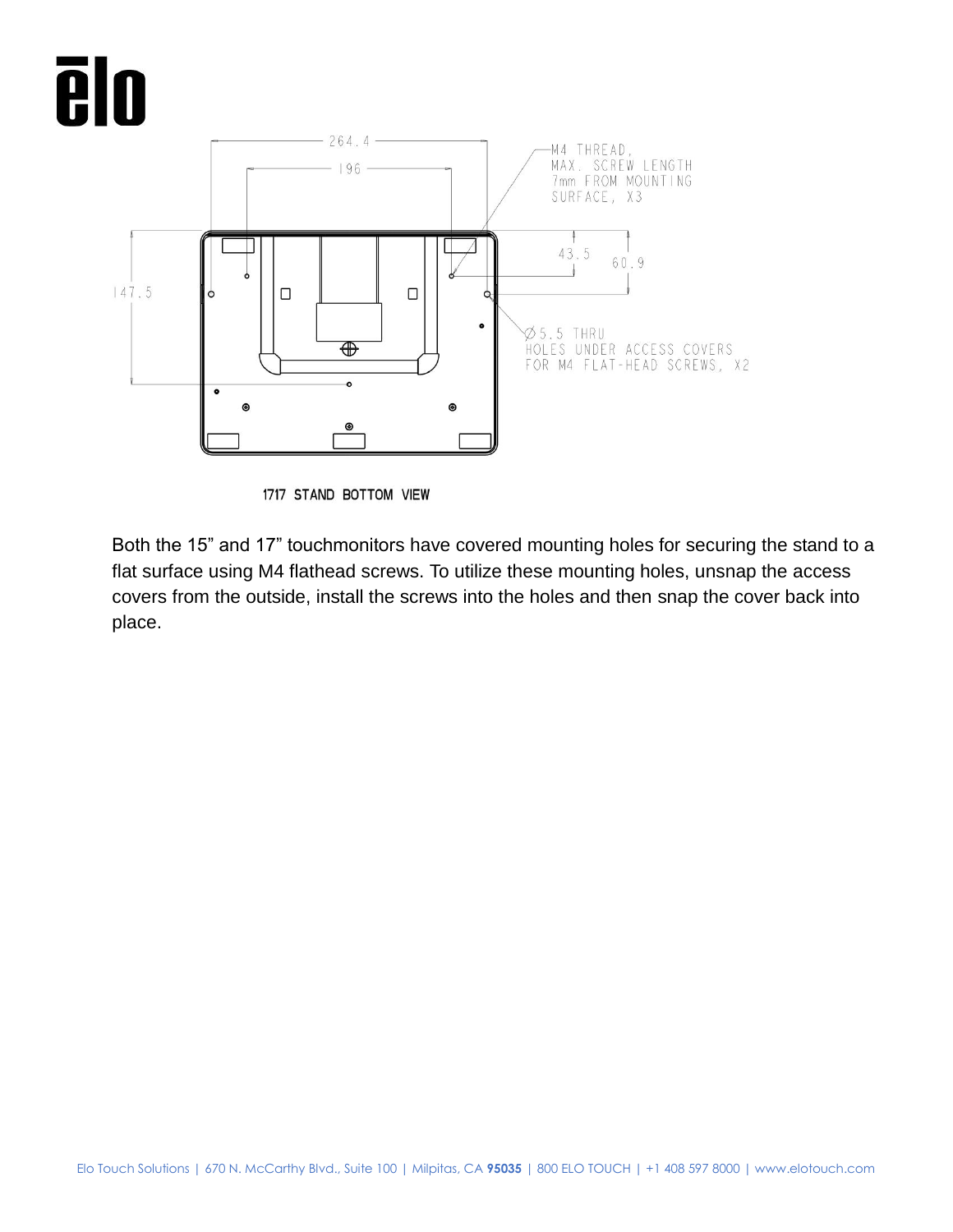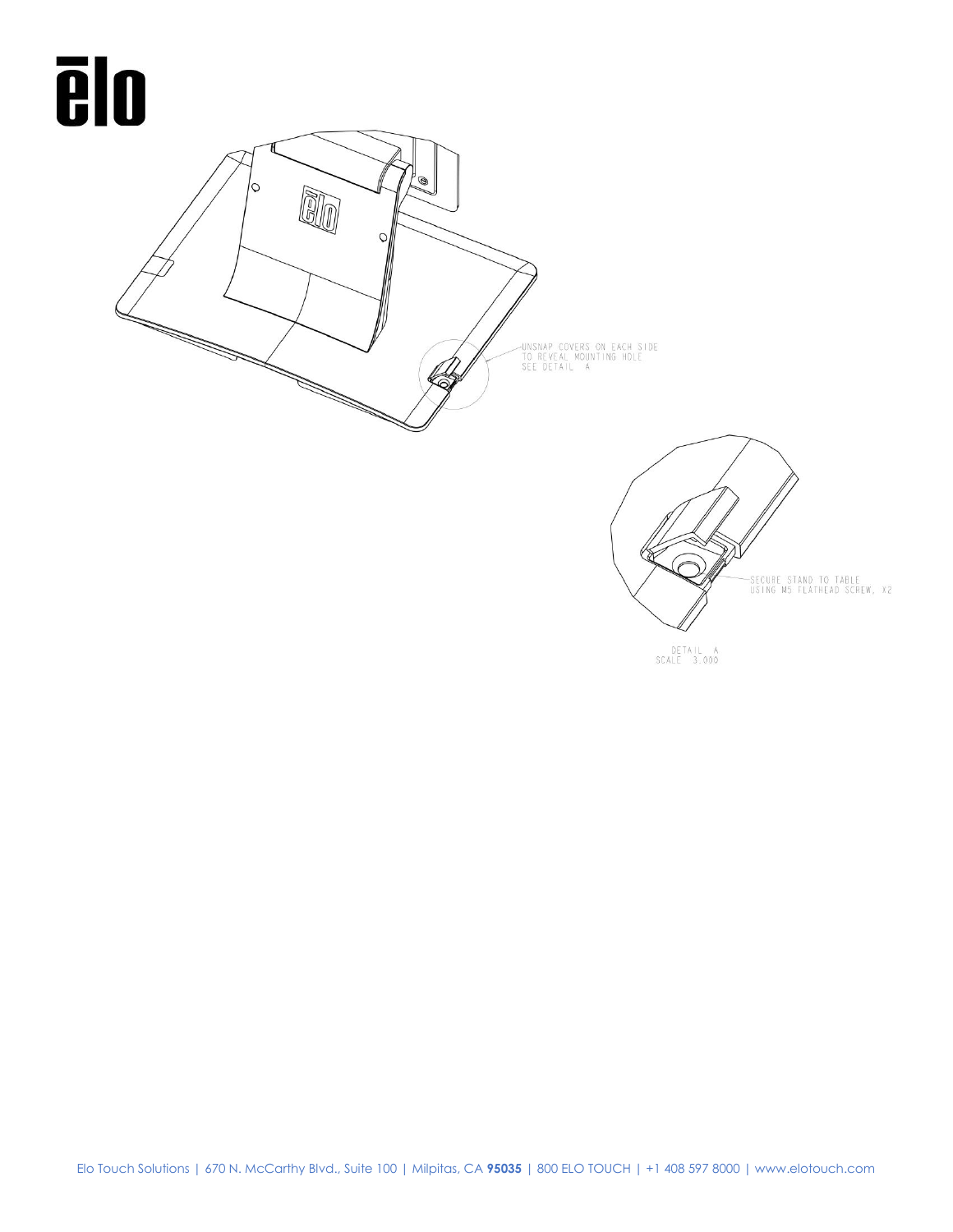

### <span id="page-12-0"></span>Chapter 4: Operation

#### **Power**

To turn the touchmonitor on or off, press the touchmonitor power button once.

The Power Status LED on the bottom of the touchmonitor functions according to the following table:

| <b>Touchmonitor status</b> | <b>LED status</b> |
|----------------------------|-------------------|
| ヿFF                        | NFF               |
| SI EED                     | <b>PULSING</b>    |
| חו                         |                   |

The system consumes low power when in SLEEP and OFF modes. For detailed power consumption specifications, refer to the technical specifications available on the Elo website www.elotouch.com.

Touching the screen will bring the attached host PC out of SLEEP mode (similar to moving the mouse or pressing a keyboard key).

To improve reliability and reduce wasteful power consumption, disconnect the power adapter when long periods of disuse are planned.

#### **Touch**

Your touchmonitor is factory-calibrated and should not need manual calibration (unless the input video is not fully scaled to the native resolution, or the touch experience needs to be calibrated to a specific user).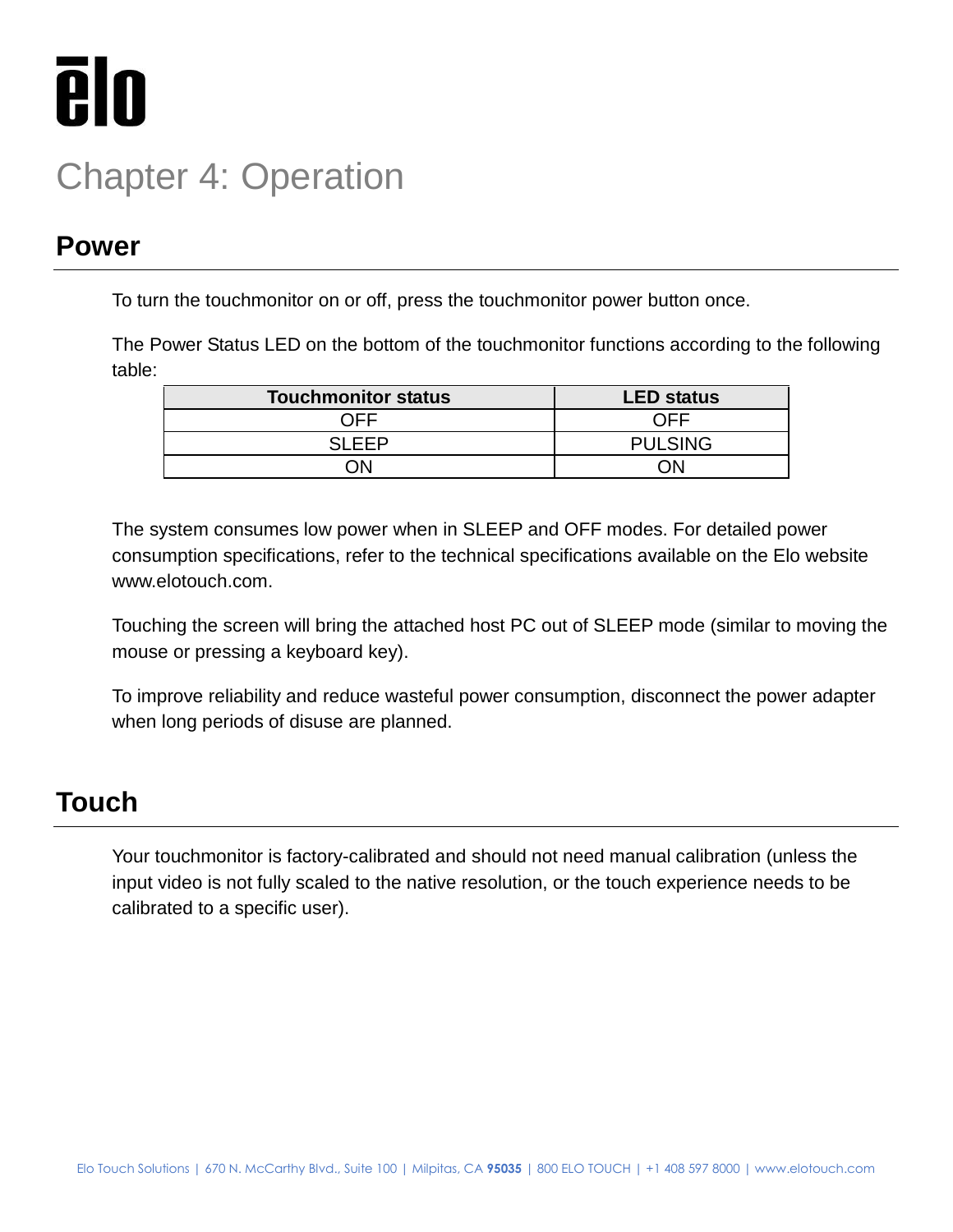#### **Video**

A display's native resolution is its width and height measured in number of pixels. Generally, for best performance, an image displayed on this monitor will look best when your computer's output resolution matches this monitor's native resolution, which is 1024 x 768 for the 15 inch, or 1280 x 1024 for the 17 inch.

For computer output resolutions at non-native resolutions, the monitor will scale the video to its panel's native resolution. This involves stretching or compressing the input image as needed in the X- and Y-dimensions to fit the display's native resolution. An unavoidable byproduct of the scaling algorithms is a loss of fidelity when the computer's output video image is scaled by the monitor to fit the display. This loss of fidelity is most apparent when viewing feature-rich images at close distances (for example images containing small-font text).

Your touchmonitor will likely not require video adjustments. However, for analog VGA video, variations in video graphic card outputs may require user adjustments through the OSD to optimize the quality of the touchmonitor's displayed image. These adjustments are "remembered" by the touchmonitor. Also, to reduce the need for adjustments for different video mode timings, the monitor correctly scales and displays some of the video industry's most common video timing modes. Refer to the technical specifications for this monitor at http://www.elotouch.com for a list of these Preset Video Modes.

#### **On-Screen Display (OSD)**

Four OSD buttons are on the bottom of the monitor. These can be used to adjust various display parameters.



The buttons and their functionality are: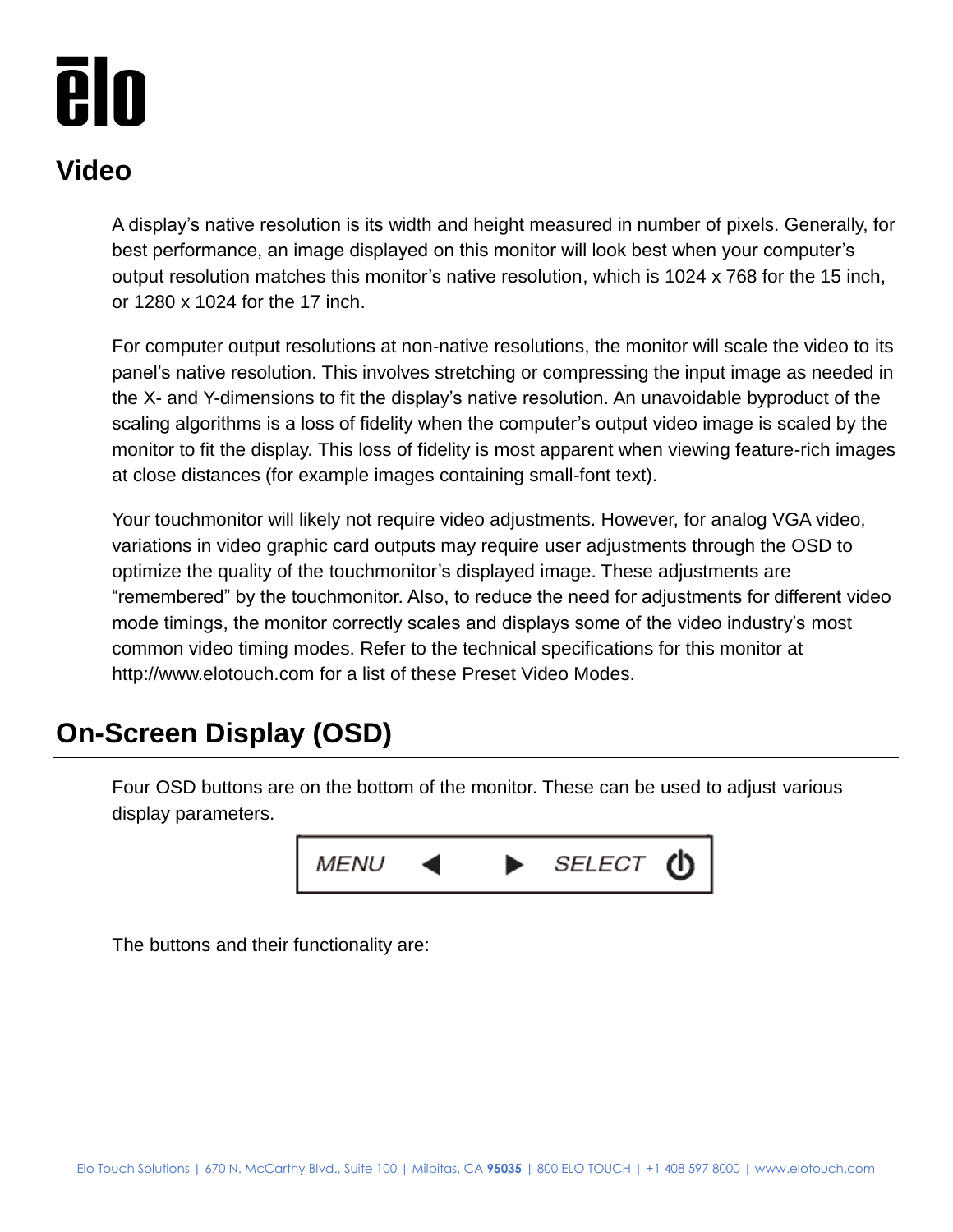| 8             |                                     |                                                                     |
|---------------|-------------------------------------|---------------------------------------------------------------------|
| <b>Button</b> | Function when OSD is not displayed: | Function when OSD is displayed:                                     |
| Menu          | Display OSD main menu               | Return to previous OSD menu                                         |
|               | Display OSD Brightness submenu      | Decrease value of selected parameter /<br>select previous menu item |
|               | Display OSD Contrast submenu        | Increase value of selected parameter /<br>select next menu item     |
| Select        | <b>Auto Adjust</b>                  | Select parameter for adjustment /<br>select submenu to enter        |

▘▊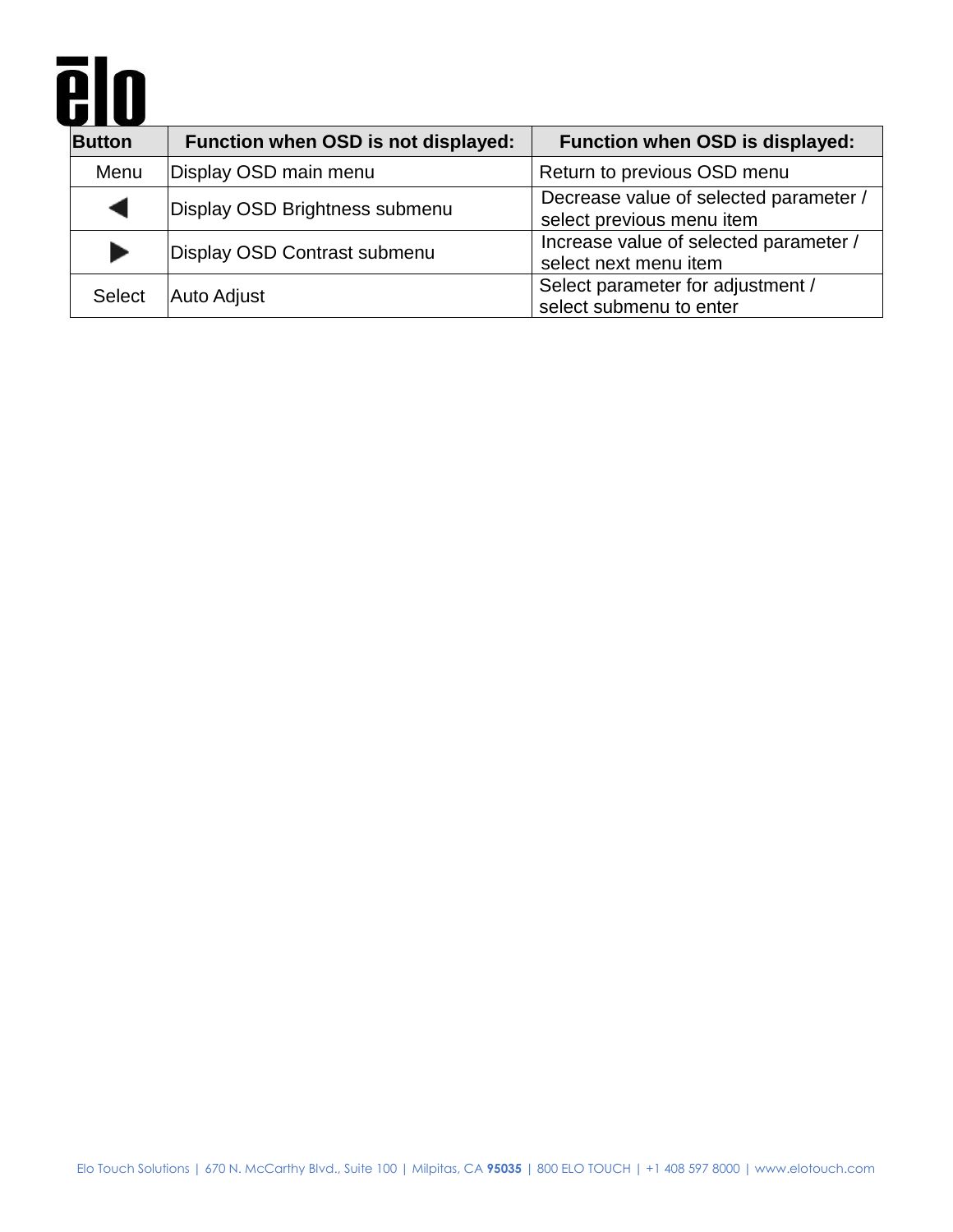

The OSD buttons control an on-screen graphical user interface, which displays on top of your input video. This allows for intuitive adjustment of the following display parameters:

| <b>Parameter</b>       | <b>Available Adjustment</b>                                               |
|------------------------|---------------------------------------------------------------------------|
| <b>Brightness</b>      | Increase/decrease monitor brightness                                      |
|                        | Default: Maximum                                                          |
| <b>Contrast</b>        | Increase/decrease monitor contrast                                        |
|                        | Default: Best gray-shade performance                                      |
|                        | Allows fine adjustments of the panel's pixel dot clock                    |
| <b>Clock</b>           | Only applicable for VGA input video                                       |
|                        | Allows fine adjustments of the panel's pixel dot clock phase              |
| Phase                  | Only applicable for VGA input video                                       |
|                        | Automatically adjusts the system clock to the input analog VGA video      |
| <b>Auto Adjust</b>     | signal, affecting the H-position, V-position, Clock, and Phase menu items |
|                        | Only applicable for VGA input video                                       |
|                        | Moves the image horizontally on the display in single-pixel increments    |
| <b>H-position</b>      | Default: Centered                                                         |
|                        | Only applicable for VGA input video                                       |
|                        | Moves the image vertically on the display in single-pixel increments      |
| <b>V-position</b>      | Default: Centered                                                         |
|                        | Only applicable for VGA input video                                       |
|                        | Adjusts sharpness of the displayed images                                 |
| <b>Sharpness</b>       | Default: No sharpness adjustment                                          |
|                        | Only applicable at non-native input video resolutions                     |
|                        | Selects the display's color temperature. The available color temperatures |
|                        | are 9300K, 7500K, 6500K, 5500K, and User Defined. If the User Defined     |
| <b>Color</b>           | option is selected, the user can change the color temperature by changing |
| Temperature            | individual R, G, and B gains on a scale from 0 to 100.                    |
|                        | Default: User Defined with R, G, and B all set to 100                     |
|                        | Adjusts how long a period of OSD button inactivity the touchmonitor will  |
|                        | wait before closing the OSD. The adjustable range is between 5 and 60     |
| <b>OSD Timeout</b>     | seconds.                                                                  |
|                        | Default: 15 seconds                                                       |
|                        | Selects which language the OSD information is displayed in. The available |
|                        | languages are: English, French, Italian, German, Spanish, Simplified      |
| <b>OSD Language</b>    | Chinese, Traditional Chinese, and Japanese                                |
|                        | Default: English                                                          |
| <b>Recall Defaults</b> | Selecting "Recall Defaults" restores all factory default settings for     |
|                        | OSD-adjustable parameters (except OSD Language) and for Preset Video      |
|                        | Mode timings.                                                             |
|                        | The monitor continually scans for active video on the VGA and DVI         |
|                        | connectors. This adjustment selects which of those input ports should be  |
| <b>Video Source</b>    | given priority to be displayed.                                           |
|                        | The options are: VGA Priority, DVI Priority                               |
|                        | Default: DVI Priority                                                     |
|                        |                                                                           |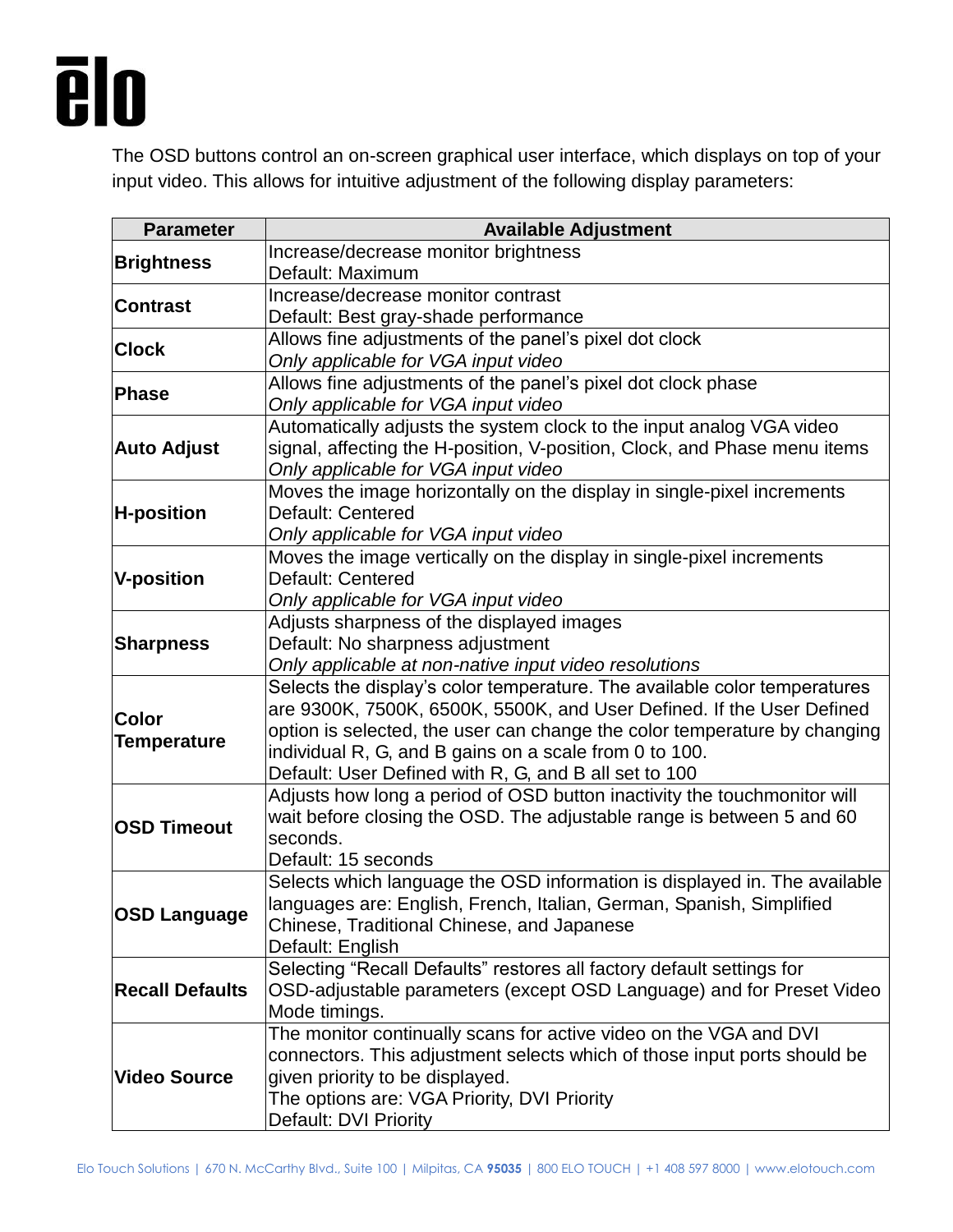

All touchmonitor adjustments made through the OSD are automatically memorized as soon as they are entered. This feature saves you from having to reset your choices every time the touchmonitor is unplugged or powered off and on. If there is a power failure, the touchmonitor settings will not default to the factory specifications.

#### **OSD and Power Lockouts**

Press and hold the "Menu" and "Down" buttons for two seconds to enable/disable the OSD Locking feature. When the OSD Locking is enabled, pressing any of the Menu, Up, Down, or Select keys will have no effect on the system.

Press and hold the "Menu" and "Up" buttons for two seconds to enable/disable the Power Locking feature. When the Power Locking is enabled, pressing the power switch will have no effect on the system.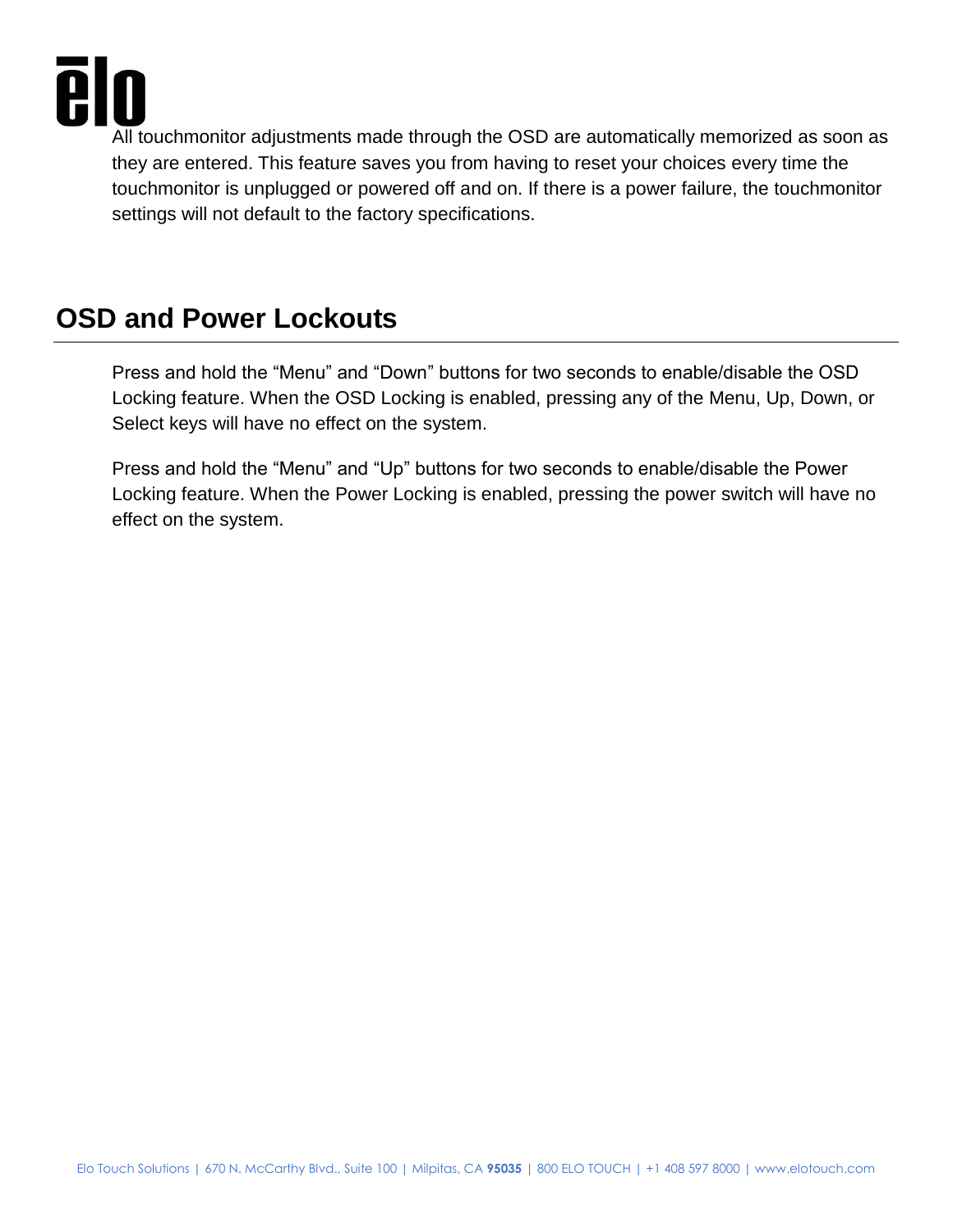

### <span id="page-17-0"></span>Chapter 5: Technical Support

If you are experiencing trouble with your touchmonitor, refer to the following suggestions.

If the problem persists, please contact your local dealer or contact Elo Touch Solutions Customer Service.

#### **Solutions to Common Problems**

| <b>Problem</b>                           | <b>Suggested Troubleshooting</b>                      |
|------------------------------------------|-------------------------------------------------------|
| The touchmonitor does not respond when   | Check that the DC power adaptor is properly           |
| turning on the system                    | connected                                             |
|                                          | Verify the DC power adaptor is functioning            |
| Monitor display is dim                   | Use the OSD to increase the brightness                |
|                                          | Use the OSD to increase the contrast                  |
|                                          | If the Power Status LED is blinking, the monitor may  |
|                                          | be in SLEEP mode. Press any key / move the mouse      |
|                                          | / touch the Touchscreen to see if the image           |
| Monitor display is blank                 | reappears                                             |
|                                          | Check that the signal source device is turned on      |
|                                          | Check that that there are no loose cable connections  |
|                                          | Adjust your computer's resolution/timing mode to be   |
| Monitor displays an "Out Of Range"       | within the allowable timing ranges specified for your |
| message                                  | touchmonitor (see website for specifications)         |
|                                          | Adjust your computer's resolution/timing mode to be   |
|                                          | within the allowable timing ranges specified for your |
| Monitor display image looks abnormal     | touchmonitor (see website for specifications)         |
|                                          | Use the Auto Adjust function in the OSD               |
|                                          | Verify your PC has the latest Elo drivers installed   |
| Touch functionality doesn't work         | Perform the calibration routine provided with the     |
|                                          | latest Elo drivers                                    |
| The OSD buttons or power button does not | Check to see if the OSD lock or power lock functions  |
| respond when pressed                     | are on                                                |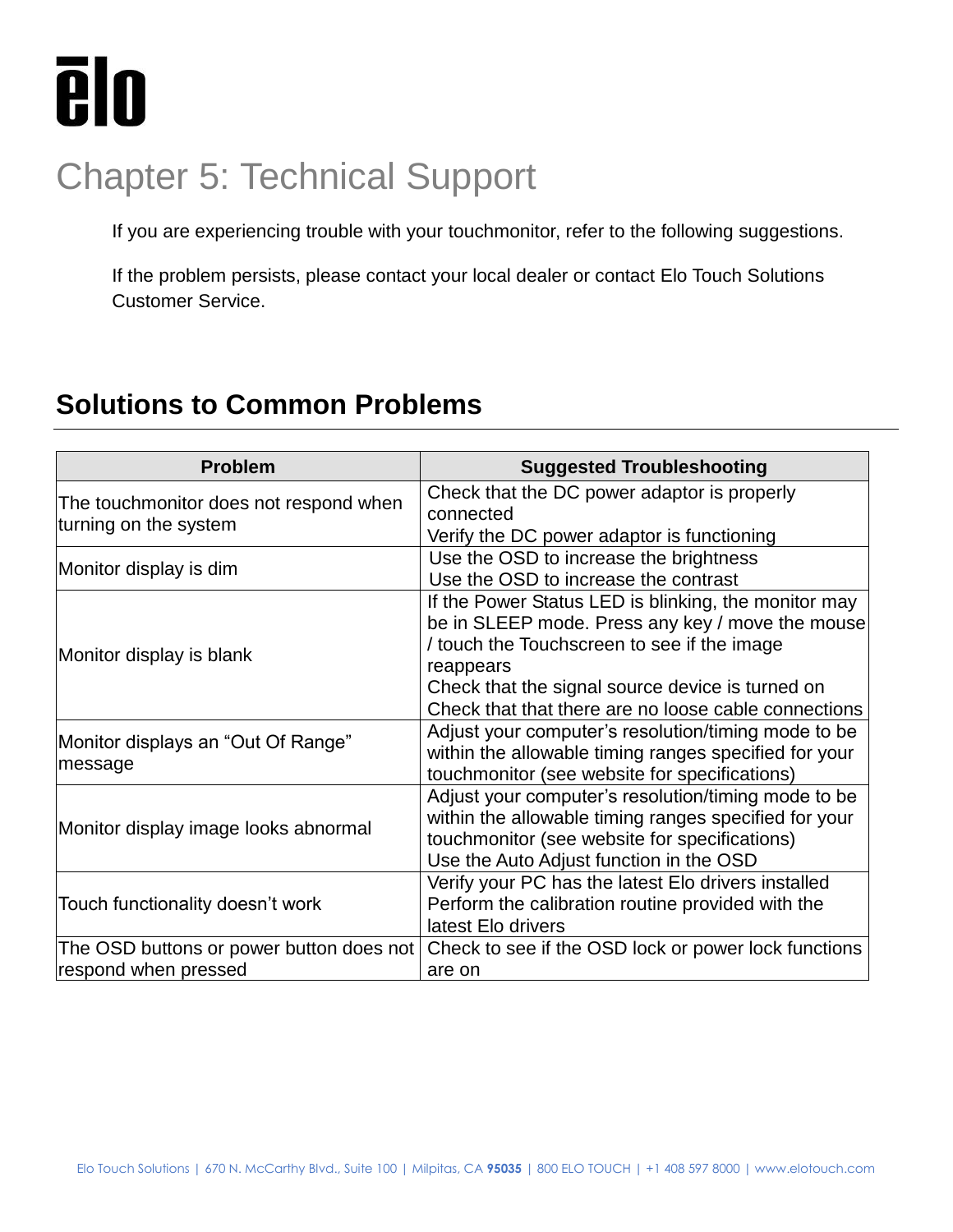#### **Technical Assistance**

Visit www.elotouch.com/products for technical specifications for this device

Visit www.elotouch.com/go/websupport for online self-help.

Visit www.elotouch.com/go/contactsupport for technical support.

See this user manual's last page for worldwide technical support phone numbers.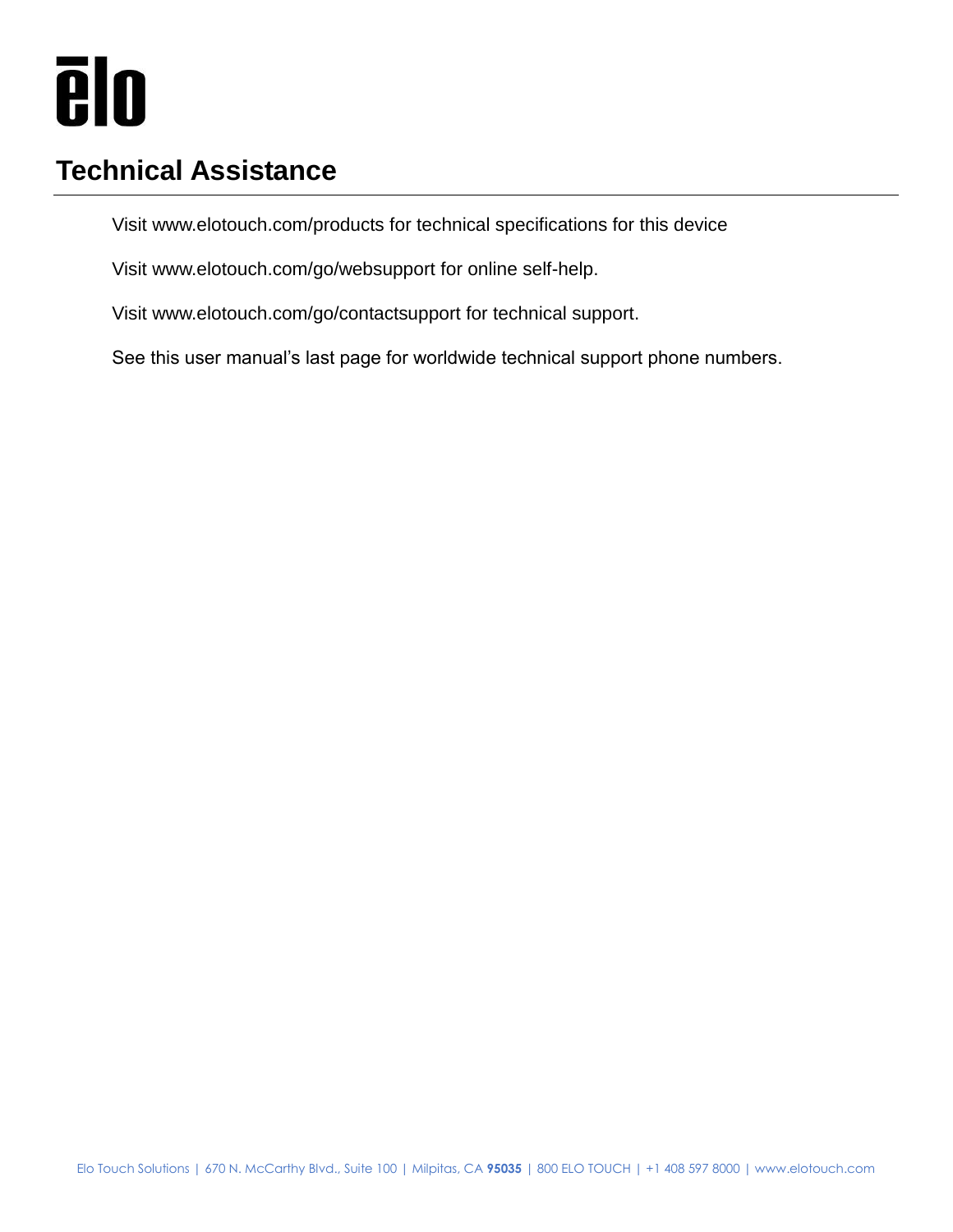

### <span id="page-19-0"></span>Chapter 6: Safety & Maintenance

#### **Safety**

To avoid risk of electric shock, follow all safety notices and do not disassemble the touchmonitor. They are not user-serviceable.

Ensure that your installation is equipped to maintain the specified environmental conditions listed in the Technical Specifications chapter.

#### **Care and Handling**

The following tips will help keep your touchmonitor functioning at an optimal level:

- Disconnect the AC power cable before cleaning.
- To clean the display unit cabinet, use a clean cloth lightly dampened with a mild detergent.
- It is important that your unit remains dry. Do not get liquids on or inside the unit. If liquid does get inside, have a qualified service technician check it before you power it on again.
- Do not wipe the screen with a cloth or sponge that could scratch the surface.
- To clean the touchscreen, use window or glass cleaner applied to a clean cloth or sponge. Never apply the cleaner directly to the touchscreen. Do not use alcohol (methyl, ethyl or isopropyl), thinner, benzene, or other abrasive cleaners.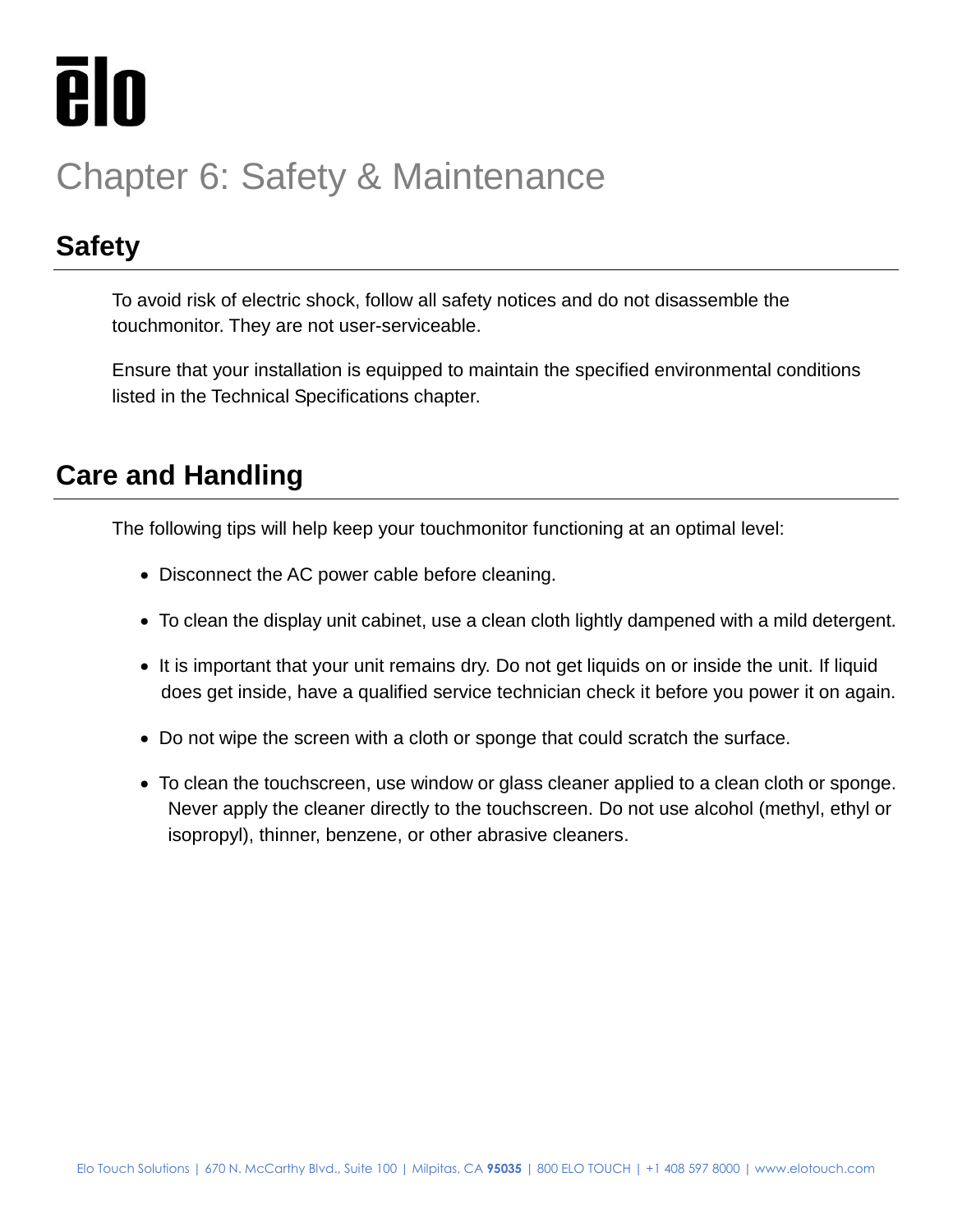# **Alo**



#### **Waste Electrical & Electronic Equipment Directive (WEEE)**



This product should not be disposed of with household waste. It should be deposited at a facility that enables recovery and recycling. Ensure that product is disposed at the end of its useful life according to local laws and regulation.

Elo has put in place recycling arrangements in certain parts of the world. For information on how you can access these arrangements, please visit [http://www.elotouch.com/AboutElo/ewaste-program/.](http://www.elotouch.com/AboutElo/ewaste-program/)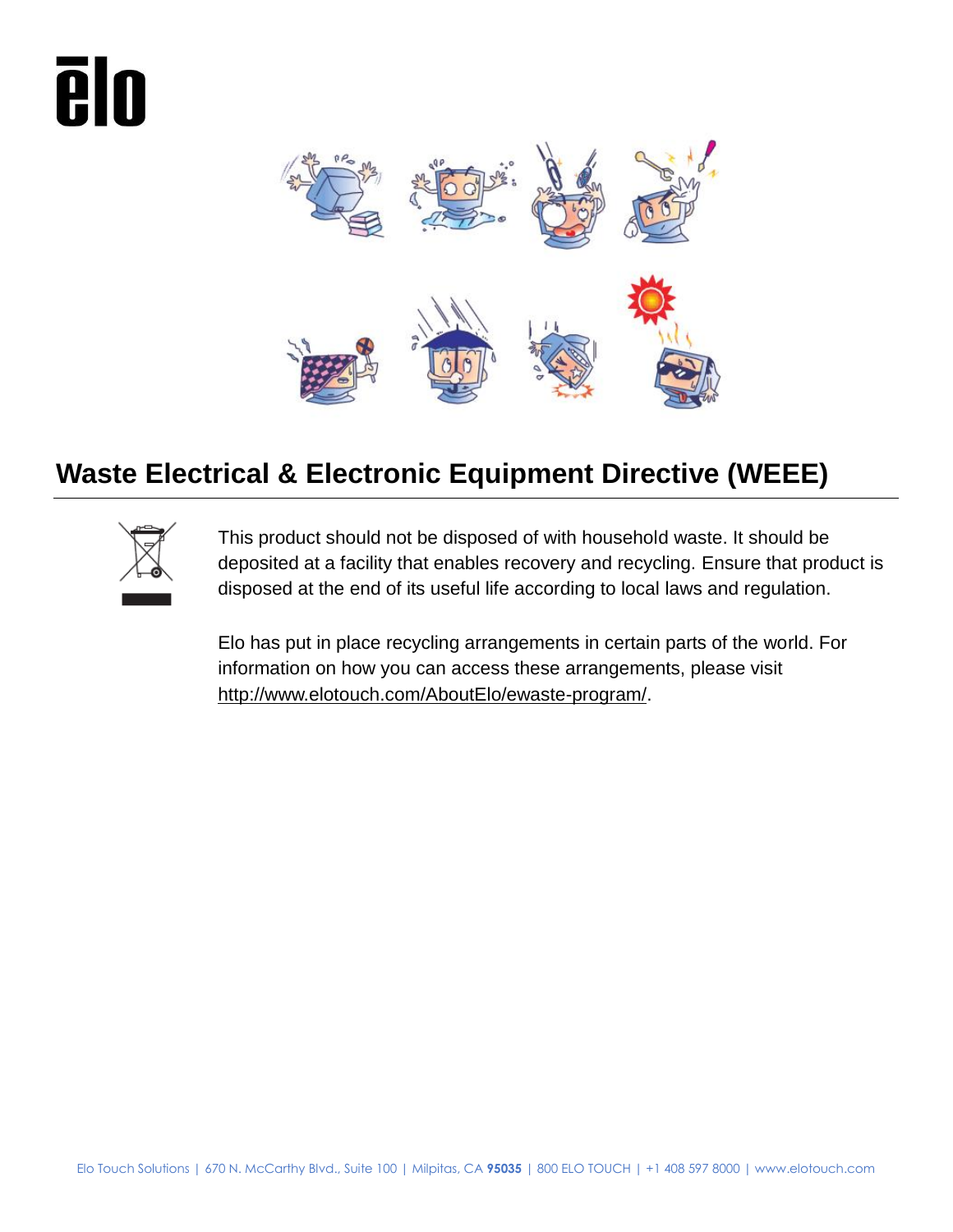

### <span id="page-21-0"></span>Chapter 7: Regulatory Information

#### **I. Electrical Safety Information:**

Compliance is required with respect to the voltage, frequency, and current requirements indicated on the manufacturer's label. Connection to a different power source than those specified herein will likely result in improper operation, damage to the equipment or pose a fire hazard if the limitations are not followed.

There are no operator serviceable parts inside this equipment. There are hazardous voltages generated by this equipment which constitute a safety hazard. Service should be provided only by a qualified service technician.

Contact a qualified electrician or the manufacturer if there are questions about the installation prior to connecting the equipment to mains power.

#### **II. Emissions and Immunity Information**

#### **Notice to Users in the United States:**

This equipment has been tested and found to comply with the limits for a Class B digital device, pursuant to Part 15 of the FCC Rules. These limits are designed to provide reasonable protection against harmful interference in a residential installation. This equipment generates, uses and can radiate radio frequency energy and, if not installed and used in accordance with the instructions, may cause harmful interference to radio communications. However, there is no guarantee that interference will not occur in a particular installation. If this equipment does cause harmful interference to radio or television reception, which can be determined by turning the equipment off and on, the user is encouraged to try to correct the interference by one or more of the following measures: -- Reorient or relocate the receiving antenna.

-- Increase the separation between the equipment and receiver.

-- Connect the equipment into an outlet on a circuit different from that to which the receiver is connected.

-- Consult the dealer or an experienced radio/TV technician for help.

#### **Notice to Users in Canada:**

This equipment complies with the Class B limits for radio noise emissions from digital apparatus as established by the Radio Interference Regulations of Industrial Canada.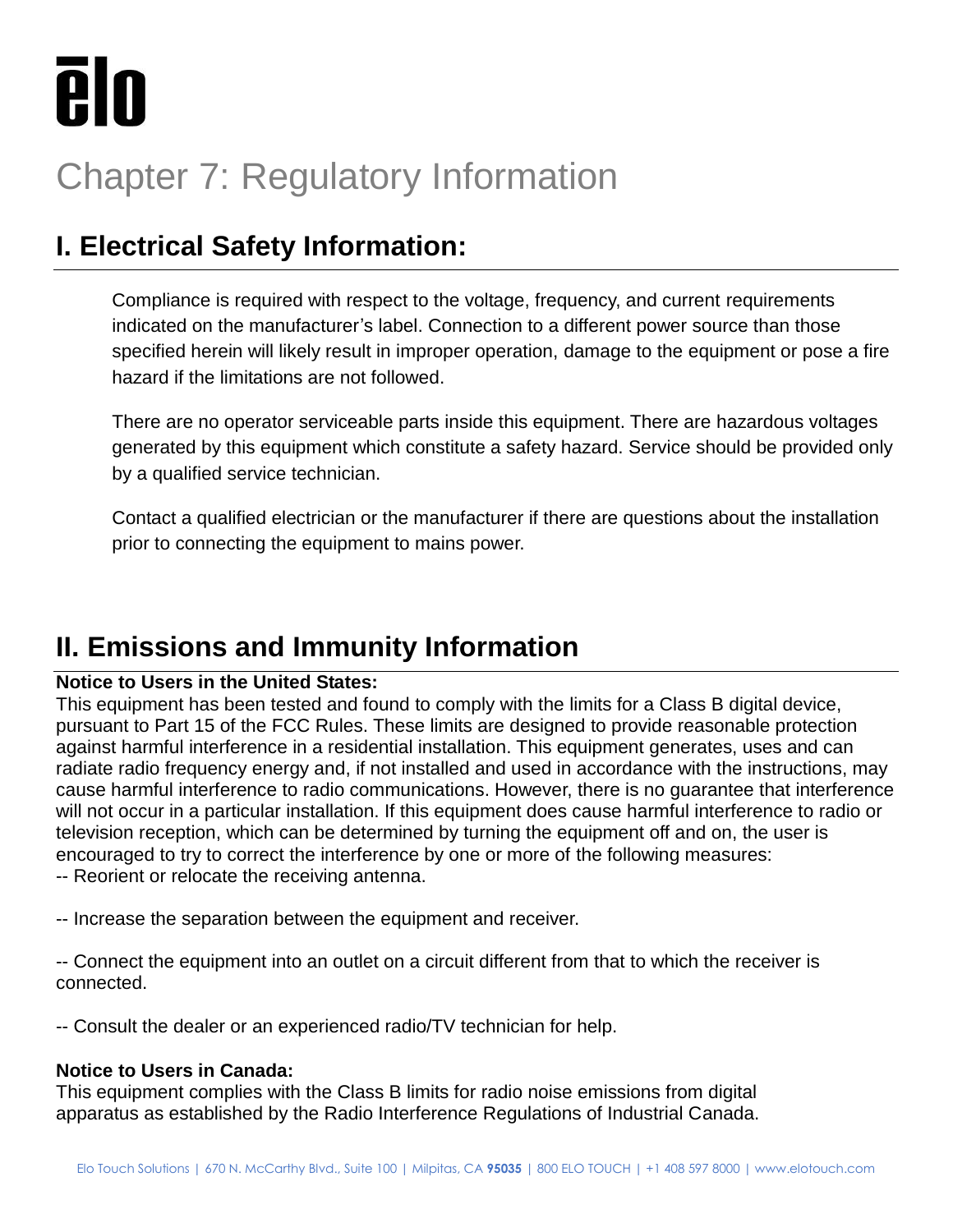

This device complies with Industry Canada's license-exempt RSSs. Operation is subject to the following two conditions:

(1) This device may not cause interference; and

(2) This device must accept any interference, including interference that may cause undesired operation of the device.

Le présent appareil est conforme aux CNR d'Industrie Canada applicables aux appareils radio exempts de licence. L'exploitation est autorisée aux deux conditions suivantes :

(1) l'appareil ne doit pas produire de brouillage;et

(2) l'utilisateur de l'appareil doit accepter tout brouillage radioélectrique subi, même si le brouillage est susceptible d'en compromettre le fonctionnement.

**Notice to Users in the European Union**: Use only the provided power cords and interconnecting cabling provided with the equipment. Substitution of provided cords and cabling may compromise electrical safety or CE Mark Certification for emissions or immunity as required by the following standards:

This Information Technology Equipment (ITE) is required to have a CE Mark on the Manufacturer's label which means that the equipment has been tested to the following Directives and Standards: This equipment has been tested to the requirements for the CE Mark as required by EMC Directive 2014/30/EU as indicated in European Standard EN 55032 Class B and the Low Voltage Directive 2014/35/EU as indicated in European Standard EN 60950-1.

**General Information to all Users**: This equipment generates, uses and can radiate radio frequency energy. If not installed and used according to this manual the equipment may cause interference with radio and television communications. There is, however, no guarantee that interference will not occur in any particular installation due to site-specific factors.

1) In order to meet emission and immunity requirements, the user must observe the following:

- a) Use only the provided I/O cables to connect this digital device with any computer.
- b) To ensure compliance, use only the provided manufacturer's approved line cord.

c) The user is cautioned that changes or modifications to the equipment not expressly approved by the party responsible for compliance could void the user's authority to operate the equipment.

2) If this equipment appears to cause interference with radio or television reception, or any other device: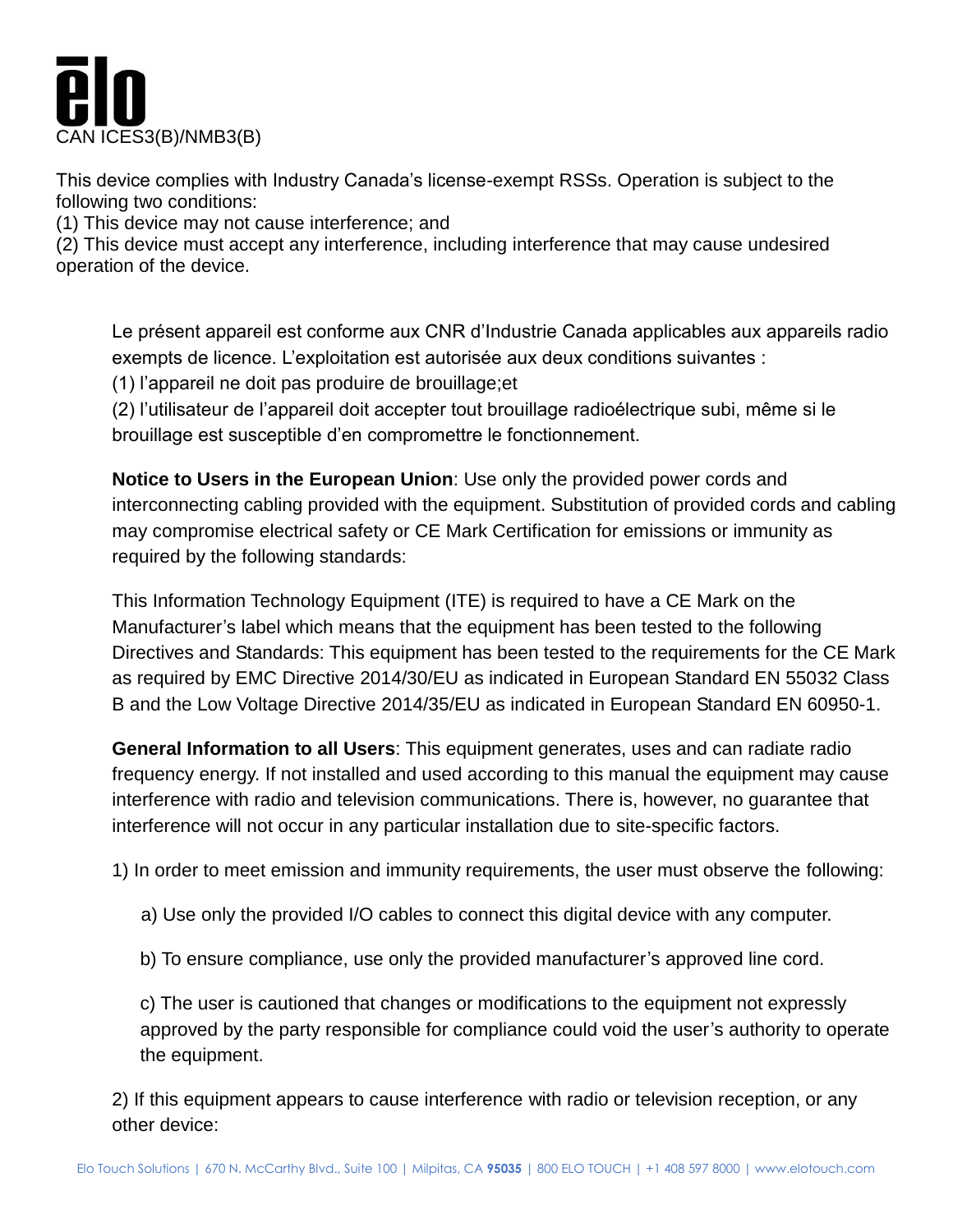

a) Verify as an emission source by turning the equipment off and on.

If you determine that this equipment is causing the interference, try to correct the interference by using one or more of the following measures:

i) Move the digital device away from the affected receiver.

ii) Reposition (turn) the digital device with respect to the affected receiver.

iii) Reorient the affected receiver's antenna.

iv) Plug the digital device into a different AC outlet so the digital device and the receiver are on different branch circuits.

v) Disconnect and remove any I/O cables that the digital device does not use.(Unterminated I/O cables are a potential source of high RF emission levels.)

vi) Plug the digital device into only a grounded outlet receptacle. Do not use AC adapter plugs. (Removing or cutting the line cord ground may in crease RF emission levels and may also present a lethal shock hazard to the user.)

If you need additional help, consult your dealer, manufacturer, or an experienced radio or television technician.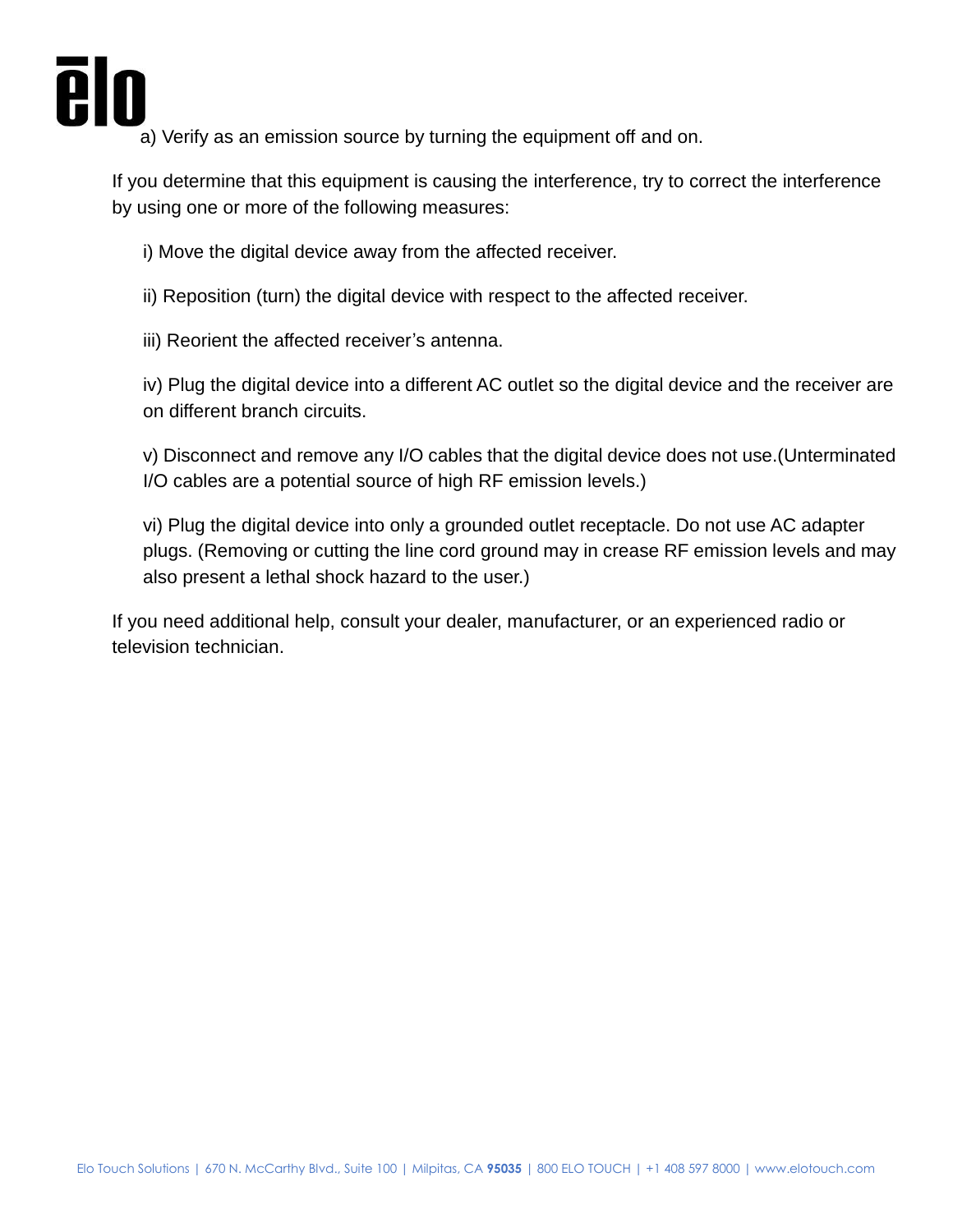

2 November 2018

#### **FCC Declaration of Conformity**

**Per FCC 47 CFR FCC Part15 subpart B Section 2.1077(a) In accordance with FCC Rules and Regulations**

**Model Number**: ET1515L/ET1715L/ET1915L Series

**Equipment Category**: Information Technology and Telecommunications Equipment

**Equipment Class**: Commercial and Light Industrial

**Product Name**: Monitor

**Manufacturer:** Elo Touch Solutions, Inc. 670 N. McCarthy Blvd. Suite 100 Milpitas, CA 95035 [www.elotouch.com](http://www.elotouch.com/)

**Trademark:** 



#### **Declaration:**

This device complies with Part 15 of the FCC Rules. Operation is subject to the following two conditions:

(1) This device may not cause harmful interference, and (2) this device must accept any interference received, including interference that may cause undesired operation

 $\frac{1}{2}$ 

Kevin Huang Director, Systems Engineering Elo Touch Solutions, Inc.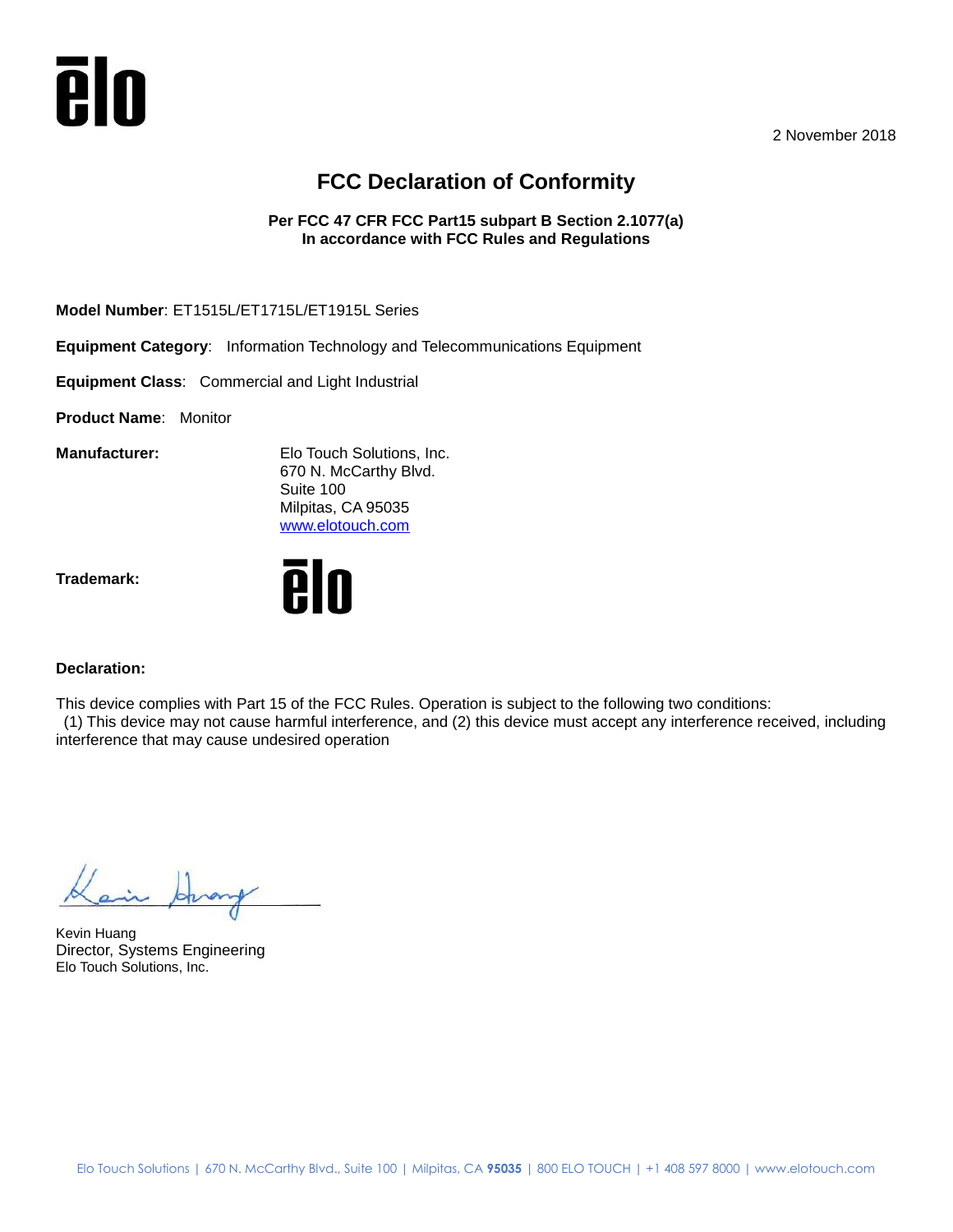#### **III. Agency Certifications**

The following certifications and marks have been issued or declared for this monitor:

| Australia RCM  | Japan VCCI  | United States FCC, |
|----------------|-------------|--------------------|
| Canada CUL, IC | Korea KC    | UL                 |
| China CCC      | Mexico CoC  |                    |
| Europe CE      | Taiwan BSMI |                    |

#### **IV. China RoHS**

In accordance to Chinese law (Administration on the Control of Pollution Caused by Electronic Information Products), the section below lists out the name and amount of the toxic and/or hazardous materials that this product may contain.

|                                                                                                                                                                           | <b>Toxic or Hazardous Substances and Elements</b> |      |      |                        |                                    |                                          |
|---------------------------------------------------------------------------------------------------------------------------------------------------------------------------|---------------------------------------------------|------|------|------------------------|------------------------------------|------------------------------------------|
| Component Name   Lead   Mercury   Cadmium                                                                                                                                 | (Pb)                                              | (Hg) | (Cd) | Hexavalent<br>Chromium | Polybrominated<br><b>Biphenyls</b> | Polybrominated<br><b>Diphenyl Ethers</b> |
|                                                                                                                                                                           |                                                   |      |      | $(Cr6+)$               | (PBB)                              | (PBDE)                                   |
| Plastic Parts                                                                                                                                                             | O                                                 | Ω    | O    |                        |                                    |                                          |
| Metal Parts                                                                                                                                                               | X                                                 | O    | O    |                        |                                    |                                          |
| Wire and Cable<br>Assembly                                                                                                                                                | X                                                 | O    | ( )  |                        |                                    |                                          |
| <b>LCD Panel</b>                                                                                                                                                          | X                                                 | Ω    | O    | Ω                      |                                    |                                          |
| <b>Touch Screen</b><br>Panel                                                                                                                                              | X                                                 | ∩    |      |                        |                                    |                                          |
| <b>PCBA</b>                                                                                                                                                               | X                                                 | ∩    | ∩    |                        |                                    |                                          |
| Software (CD, etc.)                                                                                                                                                       | O                                                 | Ω    | ( )  |                        |                                    |                                          |
| O: Indicates that this toxic or hazardous substance contained in all of the homogeneous<br>materials for this component is below the limit requirement in SJ/T11363-2006. |                                                   |      |      |                        |                                    |                                          |

X: Indicates that this toxic or hazardous substance contained in at least one of the homogeneous materials used for this component is above the limit requirement in SJ/T11363-2006. For items marked with X, exemptions were taken according to EU RoHS.

Explanation of Markings

(1). In accordance with the SJ/T11364-2006 requirement, the electronic information products are marked with the following pollution control logo. The Environment-Friendly Use Period for this product is 10 years. The product will not leak or mutate under normal operating conditions listed below, so that the use of this electronic information product will not result in any severe environmental pollution, any bodily injury, or damage to any assets.

Operating Temperature:0-40 / Humidity:20%-80% (non-condensing).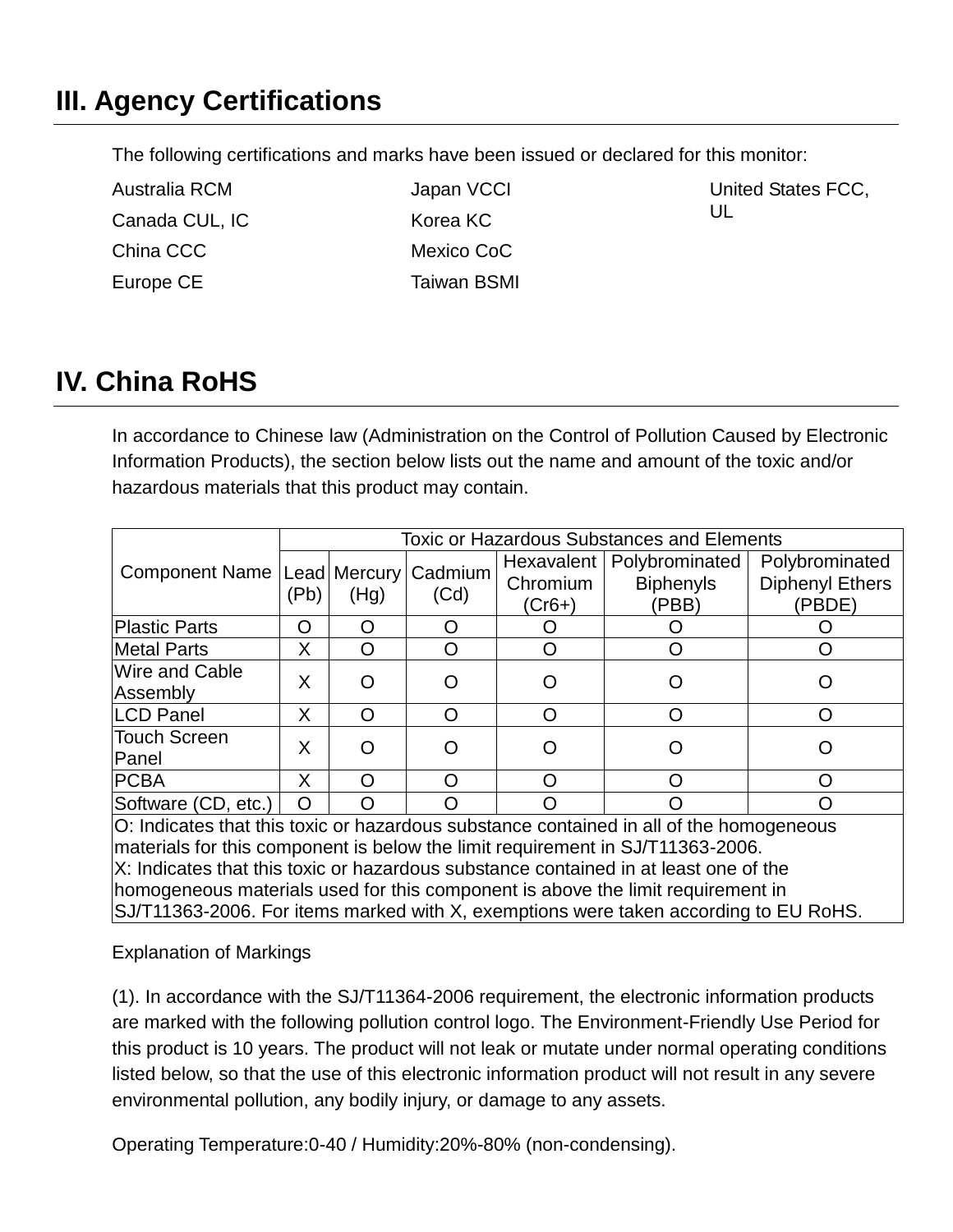Ā IO

Storage Temperature:-20~60 / Humidity:10%~90% (non-condensing).



(2). It is encouraged and recommended that this product be recycled and reused according to local laws. The product should not be thrown away casually.



#### **V. Power Adapter Specifications**

| <b>Electrical Ratings:</b> | Input: 100-240VAC, 50/60Hz |
|----------------------------|----------------------------|
|----------------------------|----------------------------|

Output: 12VDC, minimum 4.16A, LPS

#### **VI. Monitor Specifications**

| <b>Electrical Ratings:</b>   | Input 1517L: 100-240VAC, 50/60Hz, 0.3A or 12VDC, 2.5A |  |  |  |
|------------------------------|-------------------------------------------------------|--|--|--|
|                              | Input 1717L: 100-240VAC, 50/60Hz, 0.5A or 12VDC, 2.5A |  |  |  |
| <b>Operating Conditions:</b> | Temperature: 0°C - 40°C                               |  |  |  |
|                              | Humidity: 20% to 80% (non-condensing)                 |  |  |  |
|                              | Altitude: 0 to 3,048m                                 |  |  |  |
| <b>Storage Conditions:</b>   | Temperature: -20°C - 60°C                             |  |  |  |
|                              | Humidity: 10% to 90% (non-condensing)                 |  |  |  |
|                              | Altitude: 0 to 12,192m                                |  |  |  |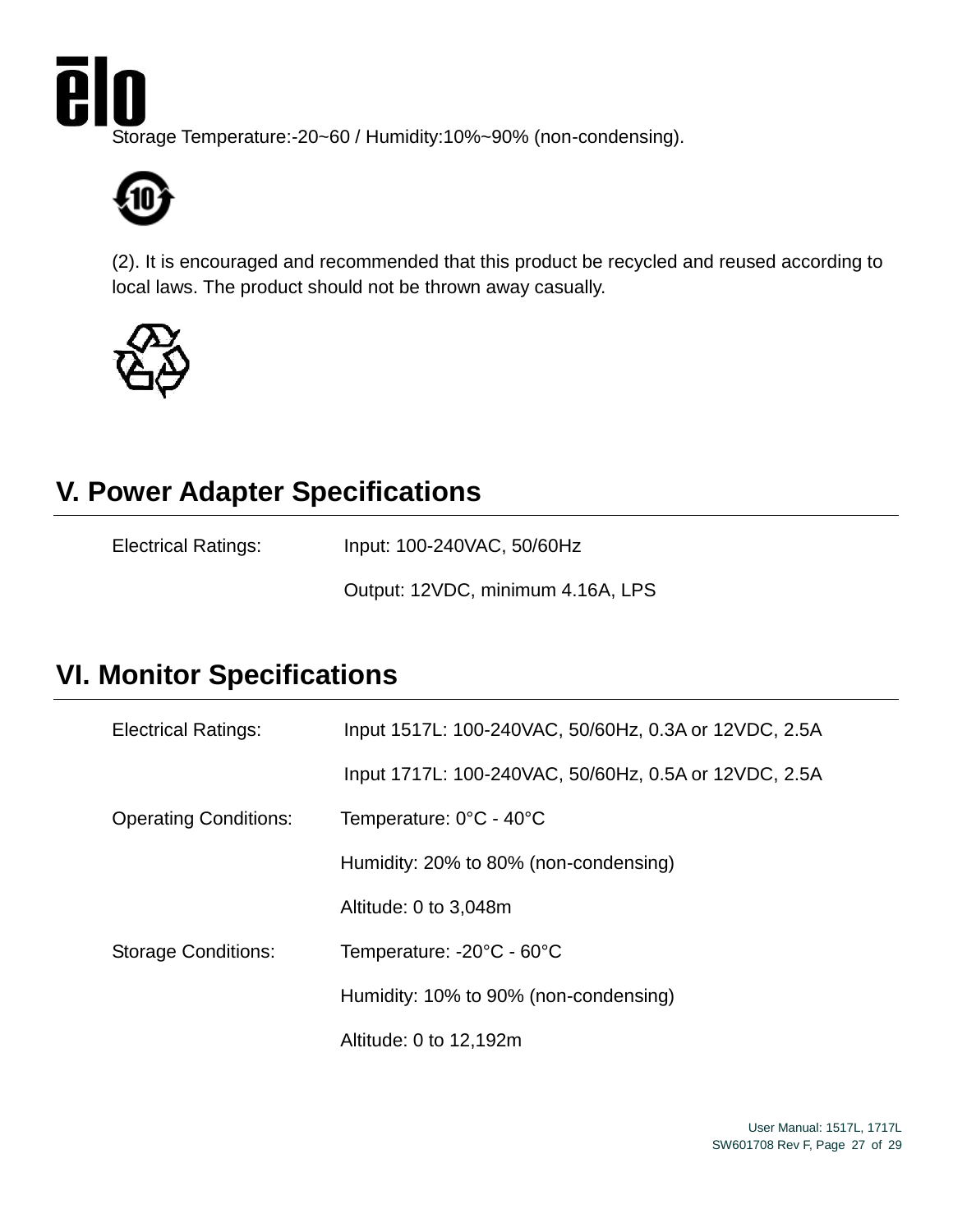

### <span id="page-27-0"></span>Chapter 8: Warranty Information

See <http://www.elotouch.com/Support/warranty.asp> for more information